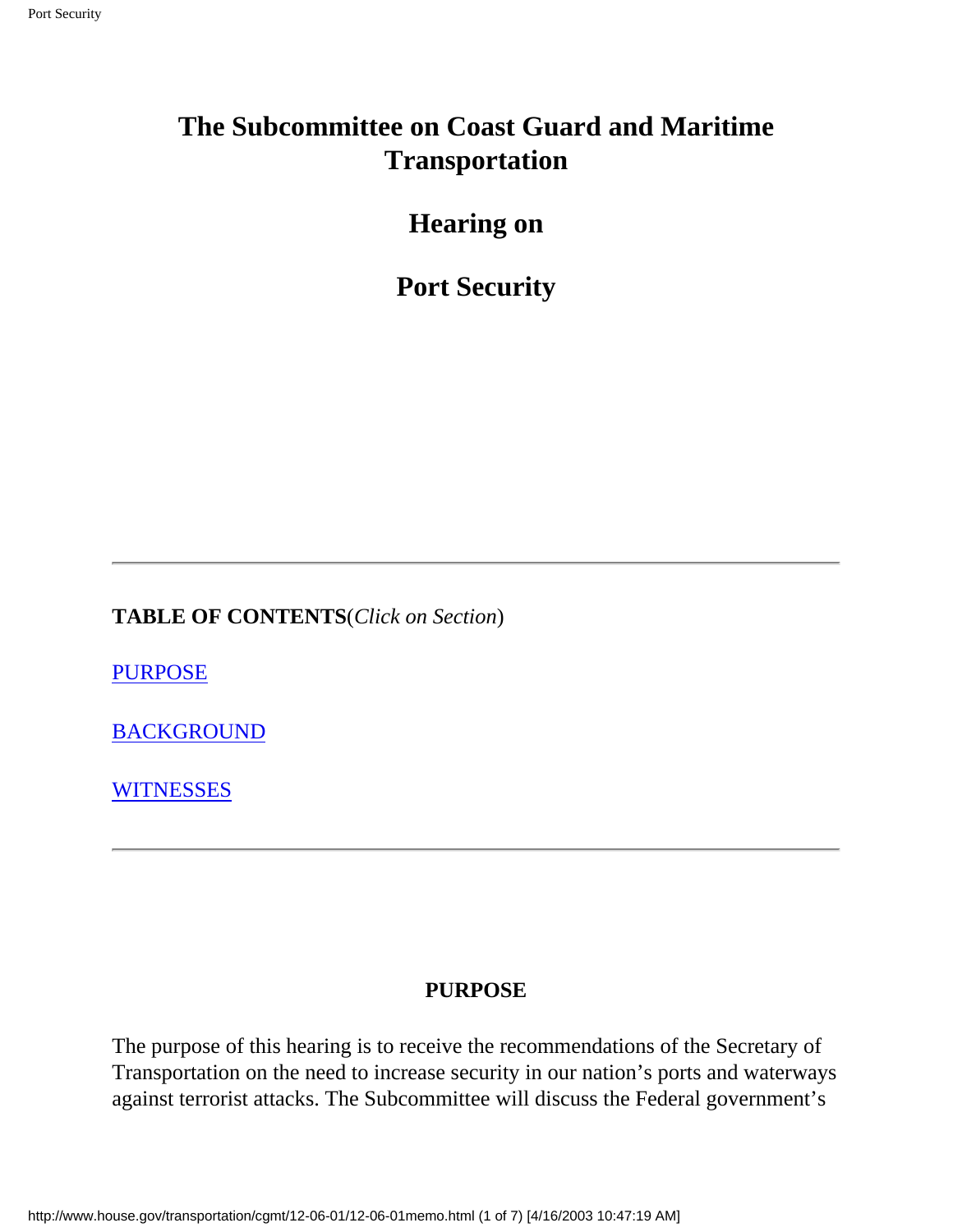current maritime security efforts and the Administration's suggestions on ways to further reduce the vulnerability of our ports and waterways to terrorist attacks.

#### **BACKGROUND**

<span id="page-1-0"></span>On September 24th, the bipartisan leadership of the House Transportation and Infrastructure Committee and the Senate Commerce, Science and Transportation Committee requested that the Secretary of Transportation establish a rapid response team to develop ways to reduce the vulnerability of our seaports to terrorist attacks. Specifically, the Committee leadership asked the Secretary to provide suggestions for immediate action that may be necessary to improve seaport security.

#### Increased Coast Guard Security Measures Taken After September 11th

Since September 11th, the Coast Guard has increased its counterterrorism operations using existing personnel, vessels, and aircraft. This increase in maritime security operations has reduced the Coast Guard's capacity to perform other vital missions including counter-narcotics, migrant interdiction, and fisheries law enforcement activities. Without additional resources, the Coast Guard will not be able to maintain this increased port security posture and perform other vital Coast Guard missions.

Immediately following the events of September 11th, the Coast Guard launched the largest homeland port security operation since World War II. As part of Operation Noble Eagle and Enduring Freedom, the Coast Guard heightened security by establishing port and coastline patrols with 55 cutters, 42 aircraft and hundreds of small boats. Over 2,800 U.S. Coast Guard reservists were called to active duty to support maritime homeland security operations in 350 ports. Four of the six Port Security Units, which are self-contained rapid response units trained primarily in port and waterway security, were used to help patrol the Ports of New York and New Jersey, Boston, Seattle, and Long Beach in the weeks immediately following the September attacks. The Coast Guard enforced over 118 maritime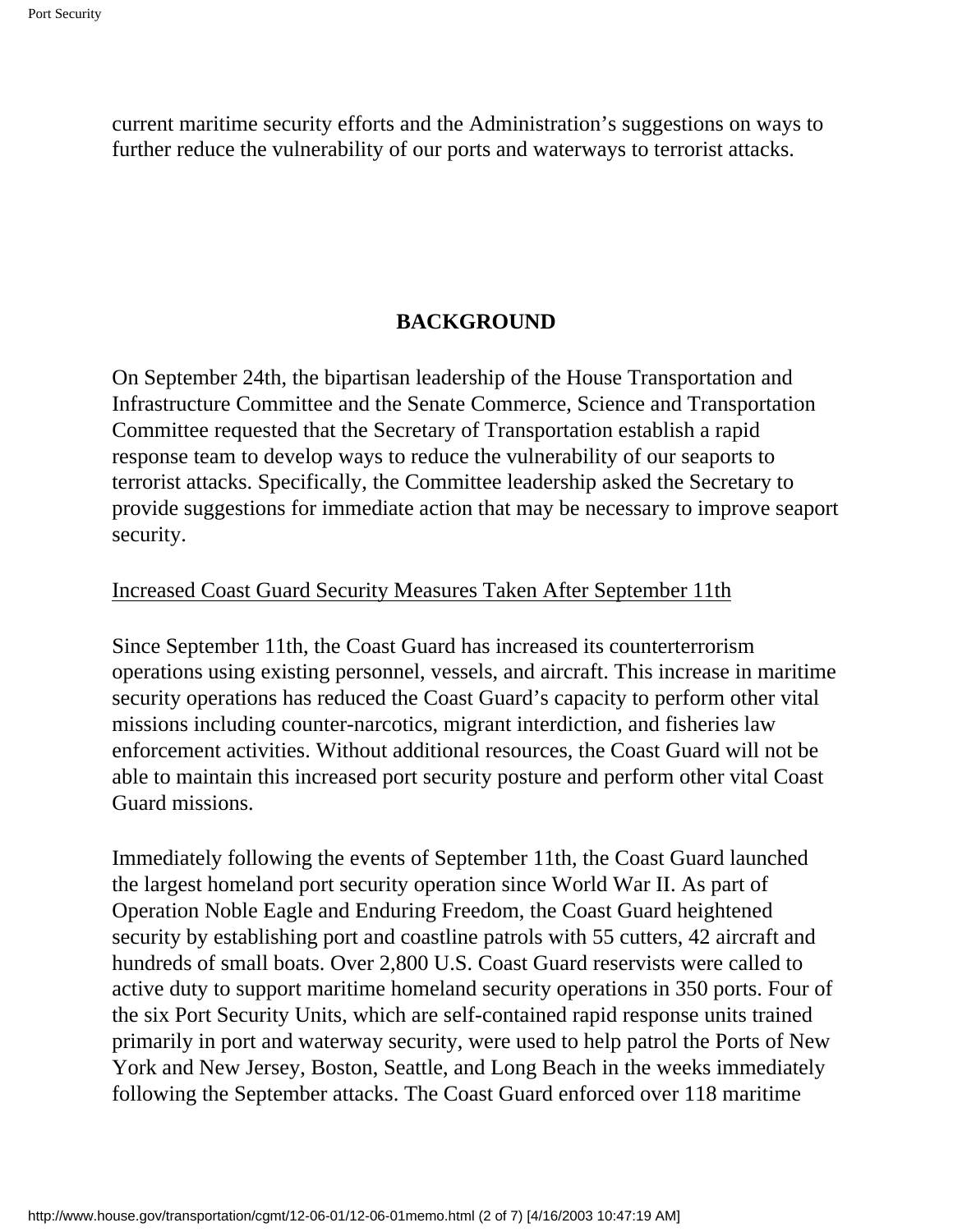security zones around navy vessels, cruise ships, nuclear power plants, and other potentially hazard facilities.

Currently, the U.S. Coast Guard is enforcing a wide range of security measures on all ships entering U.S. ports. The Coast Guard has issued a temporary final rule changing the 24-hour Notice of Arrival requirement for ships entering U.S. ports to 96 hours before arrival at the first U.S. port. New special rules apply for all vessels carrying dangerous cargoes and additional information is also required in the Advance Notice of Arrival. The notice must now include a listing of all persons on board, crew and passengers, with date of birth, nationality, along with the appropriate passport or mariner's document number. The Notice must also include the vessel name, country of registry, call sign, official number, the registered owner of the vessel, the operator, the name of the classification society, a general description of the cargo, and date of departure from the last port along with that port's name.

The Coast Guard has created a pilot armed escort program, called the Sea Marshals program, in the Ports of San Francisco, Los Angeles, and San Diego. This program is designed to reduce the threat of using a commercial vessel as a terrorist instrument. The Sea Marshal concept employs preventive measures to neutralize tactics that could be employed by terrorists attempting to gain control of a large commercial carrier. The Sea Marshals armed escort provides security for the pilot, master, and the bridge navigation team on board a vessel during its transit in U.S. navigable waters. According to the Coast Guard, further expansion of this program will depend on the availability of resources, as well as future port-specific security needs.

The Coast Guard has also established Naval Vessel Protection Zones for a distance of 500 yards around all U.S. naval vessels in the navigable waters of the United States. These protection zones will remain in effect through June 15, 2002.

In addition, each Coast Guard Captain of the Port may employ any security measures that he deems necessary to ensure the safety and security of the port. For example, the Coast Guard has required several facilities handling dangerous cargo to provide additional security personnel and other security improvements. Facilities not addressing Coast Guard security concerns may have their operations suspended or be subjected to civil penalties.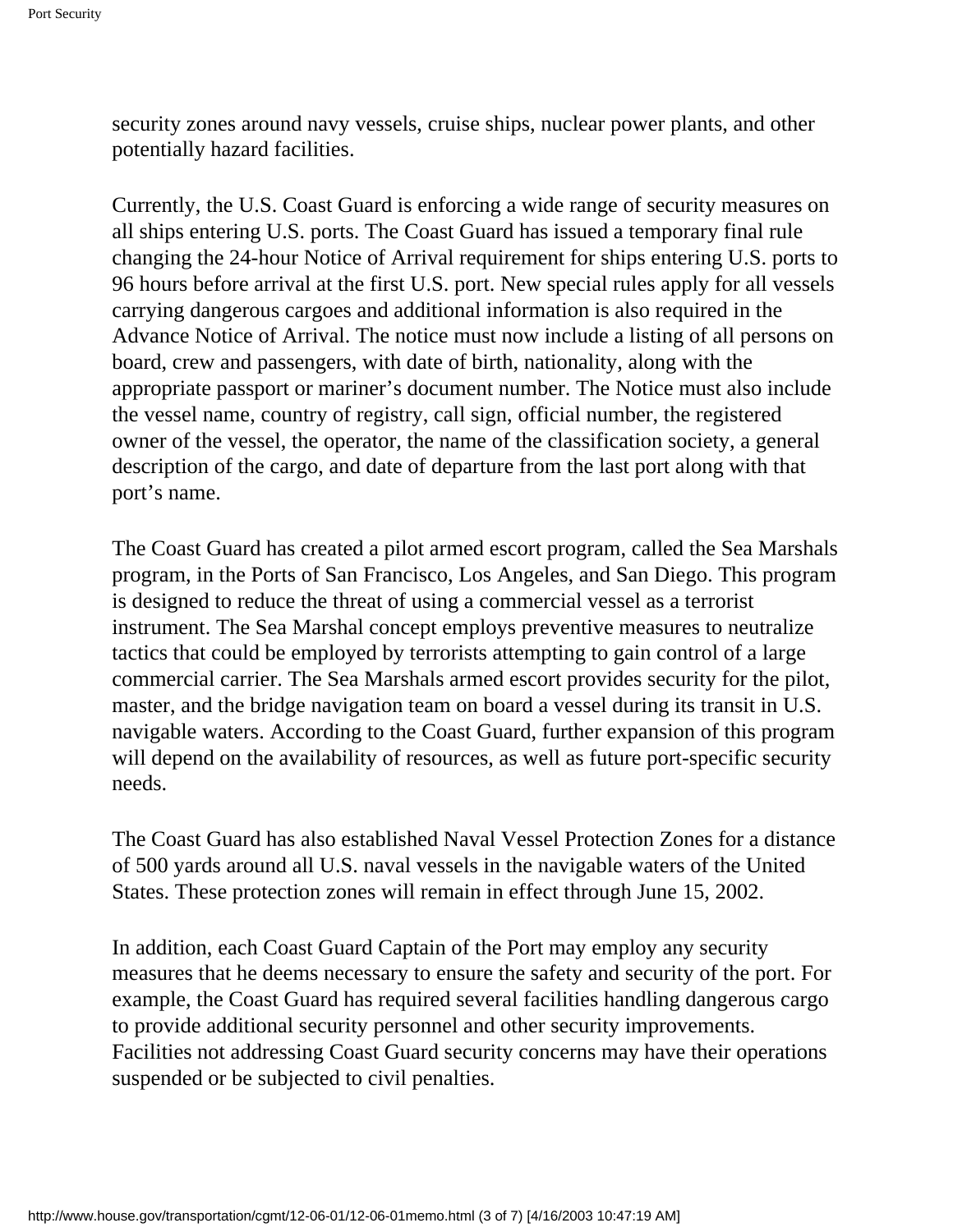Immediately following the September 11th attack, the Commandant directed Coast Guard Captains of the Ports to implement passenger vessel and passenger terminal security plans to the maximum extent possible at security level III. Level III is implemented when the Commandant determines that the threat of an unlawful act against a vessel or terminal is probable or imminent and intelligence indicates that terrorists have chosen specific targets. The Coast Guard is working closely with the operations and security personnel at the International Council of Cruise Lines which represents the bulk of large passenger vessels operating out of the United States. Level III passenger vessel and terminal security measures require restricted areas around the vessel which are enclosed with fences or walls and protected by intrusion detection systems and patrols. Other security measures include the screening of all baggage, cargo, and stores that are placed on the ship as well as the screening of passengers before they are allowed to board the ship.

#### Current Coast Guard Authorities

The U.S. Coast Guard currently has primary responsibility for the promotion of safety of life and property at sea, the enforcement of all applicable Federal laws on, under, and over the highs seas and United States waters. The agency also is charged with protecting the marine environment, conducting icebreaking activities, maintaining aids to navigation, and securing the safety of vessels, ports, waterways, and their related facilities.

Section 89 of title 14, United States Code, authorizes the Coast Guard to board any vessel subject to the jurisdiction, or operation of any law, of the United States in order to make inquiries, examinations, inspections, searches, seizures, and arrests for the violations of U.S. laws. The Coast Guard may order and force any vessel to stop and may engage in land, water, and air patrols. Federal law also authorizes the Coast Guard to control the anchorage and movement of vessels in the navigable waters of the U.S. in order to ensure the safety and security of U.S. naval vessels.

The Ports and Waterway Safety Act (PWSA) provides the Secretary of Transportation with broad authority to regulate the movement and operation of a vessel subject to the jurisdiction of the United States. Coast Guard Captains of the Port may order vessels to operate as directed, to anchor, as well as require prearrival notices. The PWSA also authorizes the Secretary to respond to acts of terrorism against vessels and waterfront facilities and to investigate any incident that causes damage to a waterfront facility or affects the safety of a U.S. port. The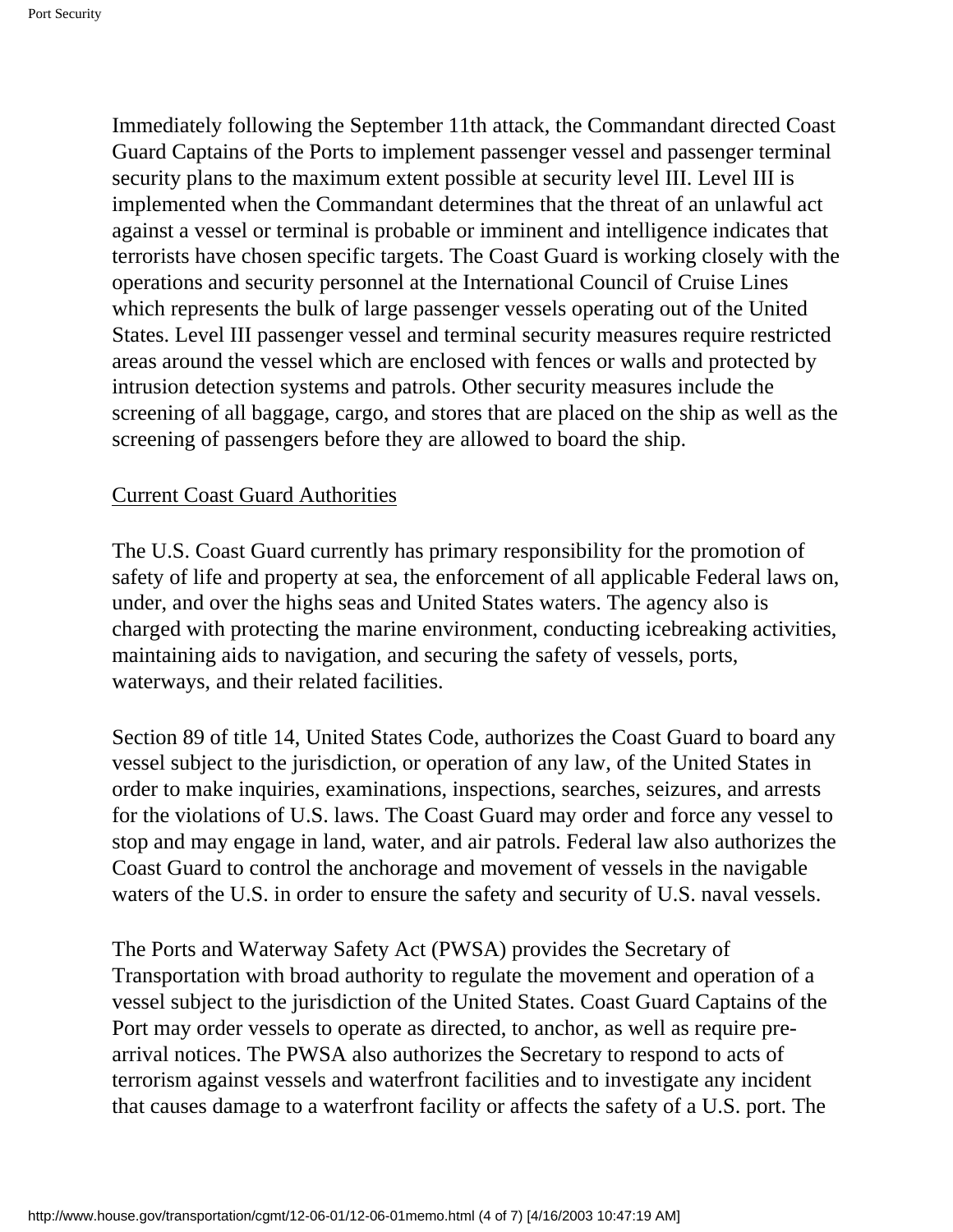Secretary of the Treasury is authorized to refuse or revoke a vessel's clearance when it may be liable to the U.S. for violation of the PWSA.

During times when the President determines that national security is endangered, the Coast Guard may seize any vessel that fails to follow its directions within U.S. territorial waters. Under the above conditions, the Coast Guard may also fine or imprison the master and crew for noncompliance with its orders as well as establish a Port Security Card Program. This program provides for the controlled access to waterfront facilities and vessels by individuals with an appropriate security background screening by the Commandant. When certain conditions exist, the Captain of the Port may be directed by the Commandant to establish a restricted waterfront area and prevent access of persons who do not hold a Port Security Card. The Coast Guard required Port Security Cards at various facilities from 1942 until the end of the Vietnam War.

Federal law authorizes the Coast Guard to regulate the handling of dangerous cargo at waterfront facilities, the use of dangerous cargos on inspected vessels, and the carriage of certain specified liquid bulk cargoes by vessels. The Secretary of Treasury, at the request of the Secretary of Transportation, may refuse or revoke the clearance to enter a port of the United States when he believes a vessel carrying liquid bulk dangerous cargo or other hazardous materials has violated U.S. law. Vessels carrying dangerous cargoes are built and inspected to Coast Guard standards. Coast Guard marine inspectors conduct annual inspections to ensure these vessels meet and maintain these standards and make unannounced boardings to monitor transfers of dangerous cargos.

In 1985, a U.S. citizen was killed during the terrorist seizure of the passenger vessel ACHILLE LAURO. In response to the vulnerability of passenger vessels and associated passenger terminals to acts of terrorism, Congress enacted the Omnibus Diplomatic Security and Antiterrorism Act of 1986. Title XI of this law constitutes the International Maritime and Port Security Act and authorizes the Coast Guard to require measures, including inspections, port and harbor patrols, the establishment of security and safety zones, and the development of contingency plans and procedures, to prevent or respond to acts of terrorism. The law also requires that passenger vessels and passenger terminal operators develop a plan of action for implementation of security measures at the ports and passenger vessels operating from those ports. The Coast Guard must examine and approve the security plans for passenger vessels and terminals and provide oversight to ensure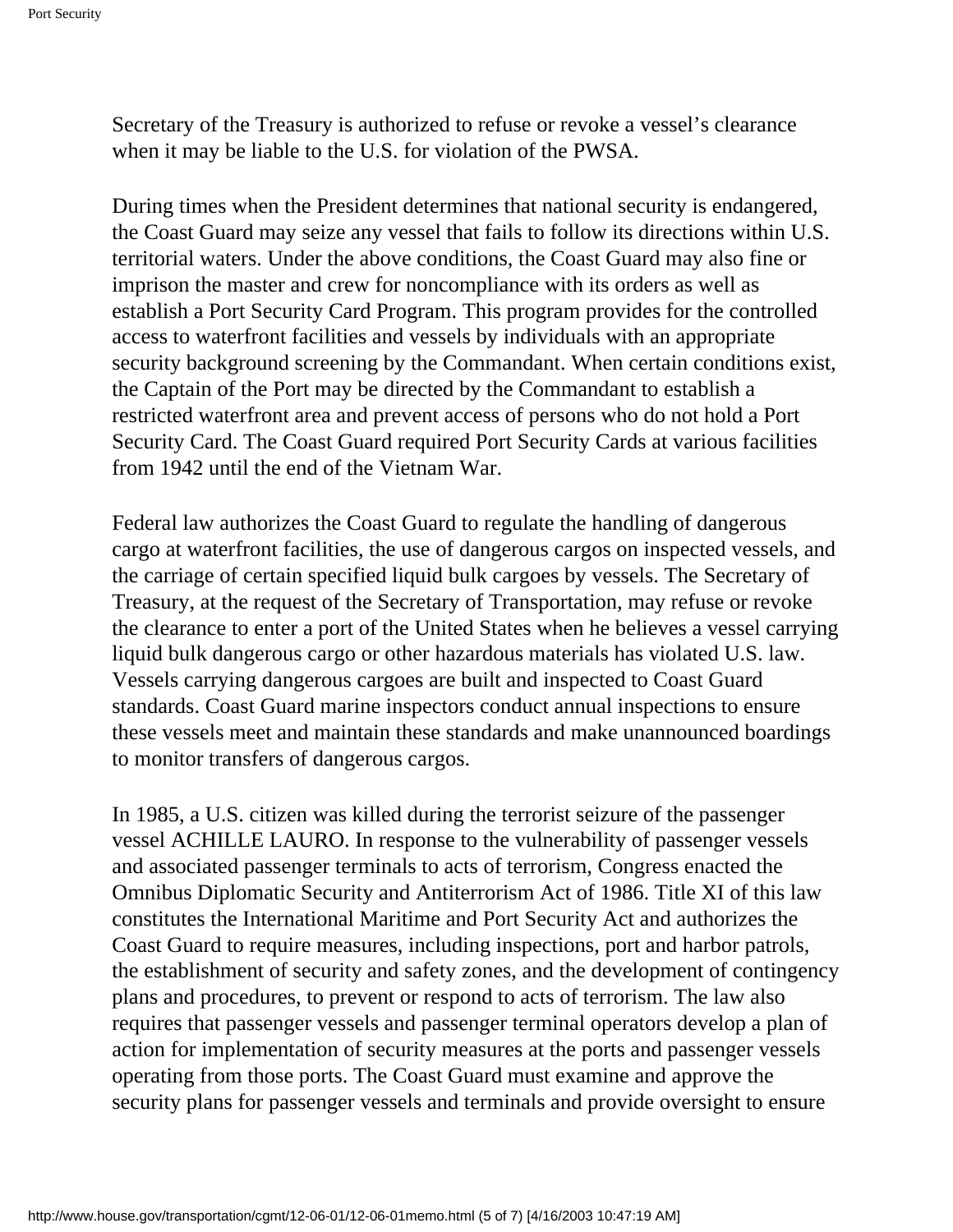that the plans are being properly implemented. Passenger vessels are only allowed to embark from or disembark to terminals that hold an examined Terminal Security Plan.

Federal law further requires the Secretary to conduct foreign port vulnerability assessments for passenger vessels should he find U.S. citizen passengers to be at a high risk of acts of terrorism directed against passenger vessels. The law also requires the issuance of travel advisories and authorizes the President to suspend certain passenger voyages for security reasons. This law does not apply to cargo vessels and terminals. Foreign port assessments are coordinated with the Department of State and the cruise ship industry. This program has been perennially underfunded and only two assessments were completed last year.

#### Coast Guard Resource Requirements

Prior to September 11th, the Coast Guard suffered from significant funding shortfalls. During fiscal years 2000 and 2001, the Coast Guard was forced to reduce law enforcement operations by up to 30 percent due to insufficient funds. Both the fiscal year 2002 budget resolution and the House passed Coast Guard Authorization Act of 2001 (H.R. 1699) increased Coast Guard funding levels by \$250-\$300 million respectively to correct ongoing critical funding shortfalls. These funding shortfalls are similar to those experienced by the Department of Defense, including spare parts shortages and personnel training deficits. .

In addition, since resources from other missions, such as counter-narcotics, migrant interdiction, and fisheries law enforcement operations have been shifted to homeland security activities, the Coast Guard has been forced to make a significant reduction in these traditional missions. Coast Guard assets are now concentrated in and around U.S. ports instead of patrolling the Caribbean Sea or Gulf of Mexico to intercept illegal drugs or migrants. The Coast Guard has estimated there has been about a 25 percent reduction in drug interdiction and an even greater reduction of fisheries law enforcement since September 11th.

In response to the terrorist attacks, Congress passed a \$40 billion emergency supplemental appropriation to combat terrorism. The Coast Guard received \$18 million to cover operating expenses in New York Harbor and for Coast Guard Reserve activations. The President requested an additional \$203 million for the next 6 months for the Coast Guard to activate reservists, increase its homeland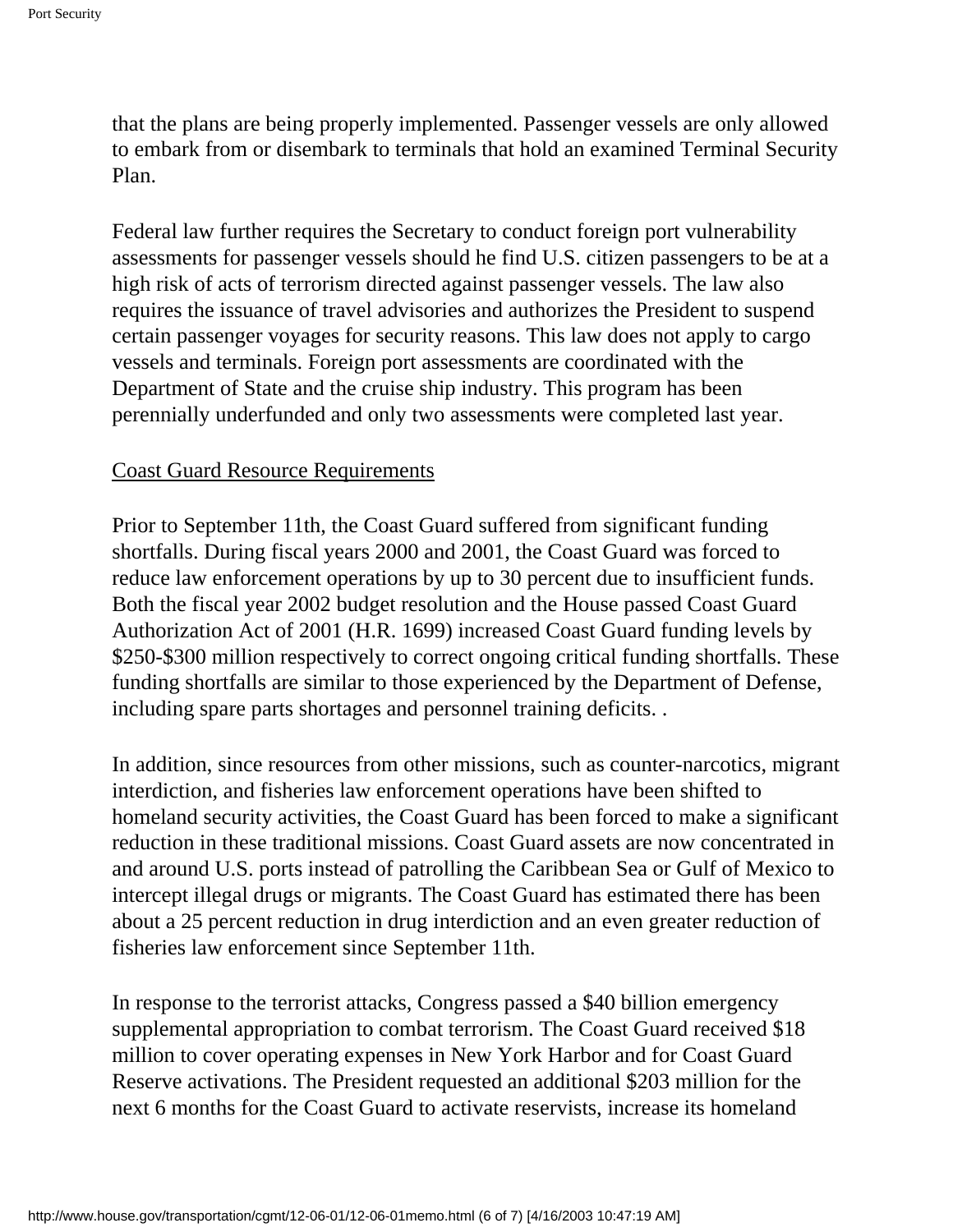<span id="page-6-0"></span>security operations, and provide for three nuclear and biological detection strike teams. Division B of H.R. 3338, the Fiscal Year 2002 Supplemental Appropriation, contains approximately \$145 million in supplemental funding to cover additional Coast Guard homeland security costs.

#### **WITNESSES**

#### **PANEL I**

[The Honorable Norman Mineta](#page-7-0)

Secretary Department of Transportation

#### **PANEL II**

[Admiral James M. Loy](#page-21-0)

Commandant United States Coast Guard.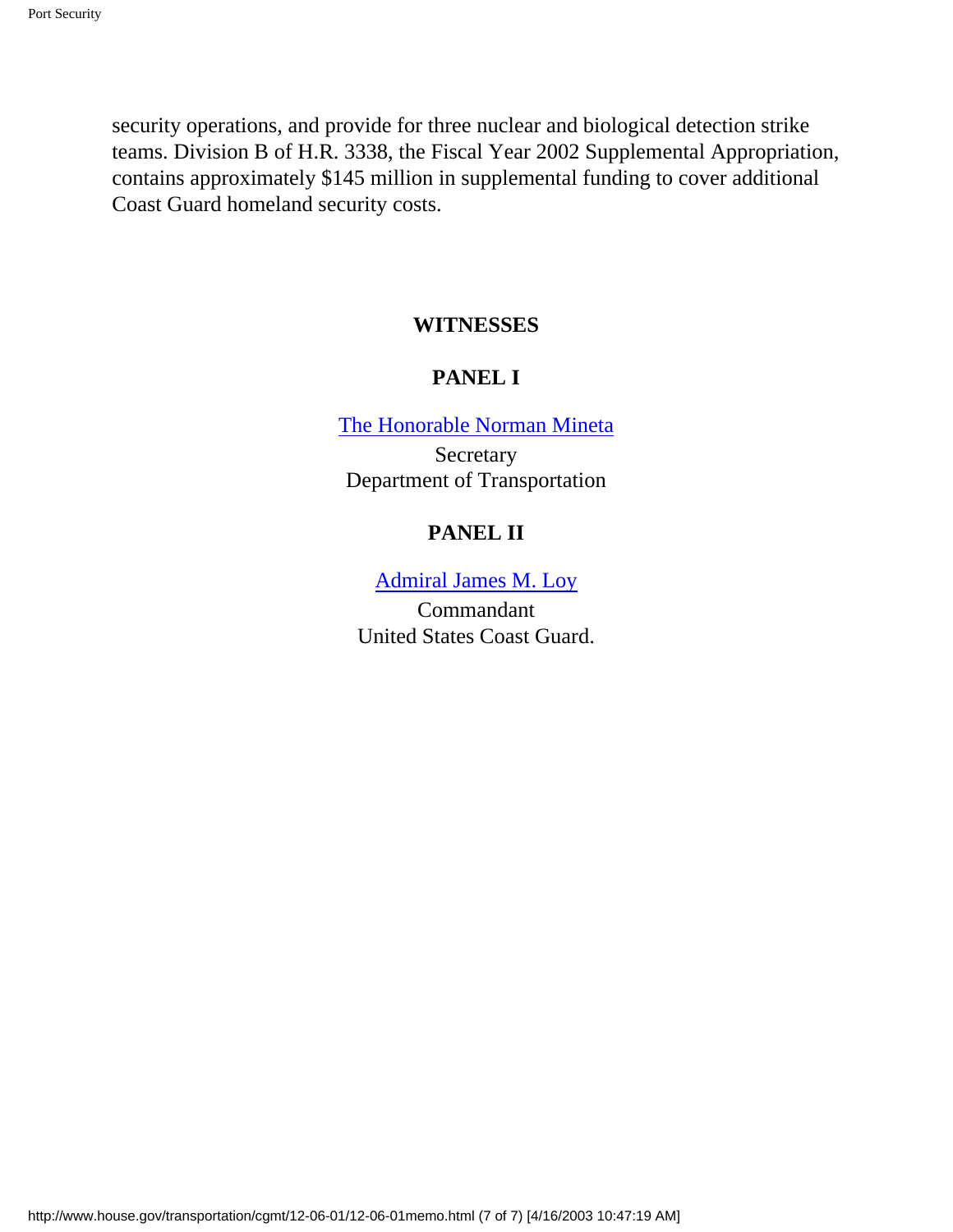# <span id="page-7-0"></span>STATEMENT BY THE HONORABLE NORMAN Y. MINETA SECRETARY OF TRANSPORTATION BEFORE THE SUBCOMMITTEE ON COAST GUARD AND MARITIME TRANSPORTATION UNITED STATES HOUSE OF REPRESENTATIVES DECEMBER 6, 2001

 Good morning, Mr. Chairman and members of the Subcommittee. I appreciate the opportunity to be here today to discuss our nation's maritime security strategy and ways to strengthen maritime and port security in the wake of the September 11 terrorist attacks.

 As many have observed, our Nation has entered a new era of security awareness and nowhere is that felt more strongly than in the field of transportation. This is a challenge that confronts us in all transportation modes – from aviation to railways, highways, pipelines and waterways.

 At the Department of Transportation, we are working aggressively to build the security foundation we will need in this new era. We are working with our partners in state and local law enforcement, other government agencies, industry and labor and with the leadership and Members of the Congress. Thanks to your help, we are making great strides in addressing our most critical transportation security challenges.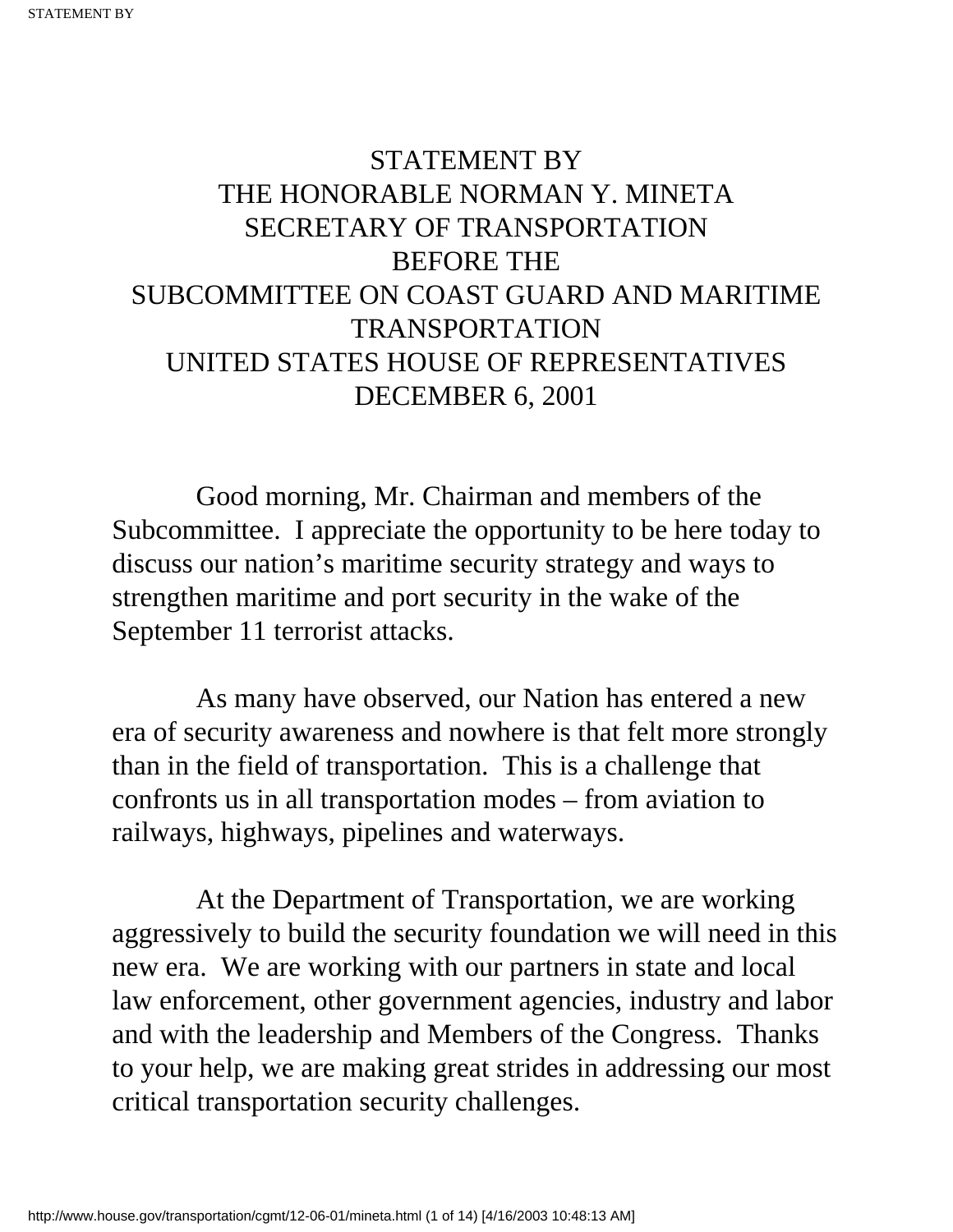However, much work remains to be done – particularly in the security of our coastal waters, our inland waterways, our port facilities and their intermodal connectors. While the most pressing security challenges have been met with existing authorities, we now must work to build a new network of protections – one that transforms what has been a rapid response into a sustained effort that recognizes heightened security as a part of normal operations. In addition, marine security depends on the users of the system, shippers and operators, and affects the trade corridors they use.

This work is of critical importance. Approximately 95 percent of our Nation's international trade moves by water. During a major military deployment, 90 percent of our military materials move through our nation's seaports. Preserving those assets and protecting the safety of the men and women who use them and the communities near them has been, and continues to be, one of the Administration's top priorities. To accomplish this priority, a new partnership must be formed. A partnership between the commercial maritime industry and government must take advantage of existing commercial security systems, information systems and technological innovations.

 The Department and the Coast Guard have been wellequipped with existing statutory authority to develop the immediate maritime security response our Nation has required. A number of critical steps have been taken since September 11: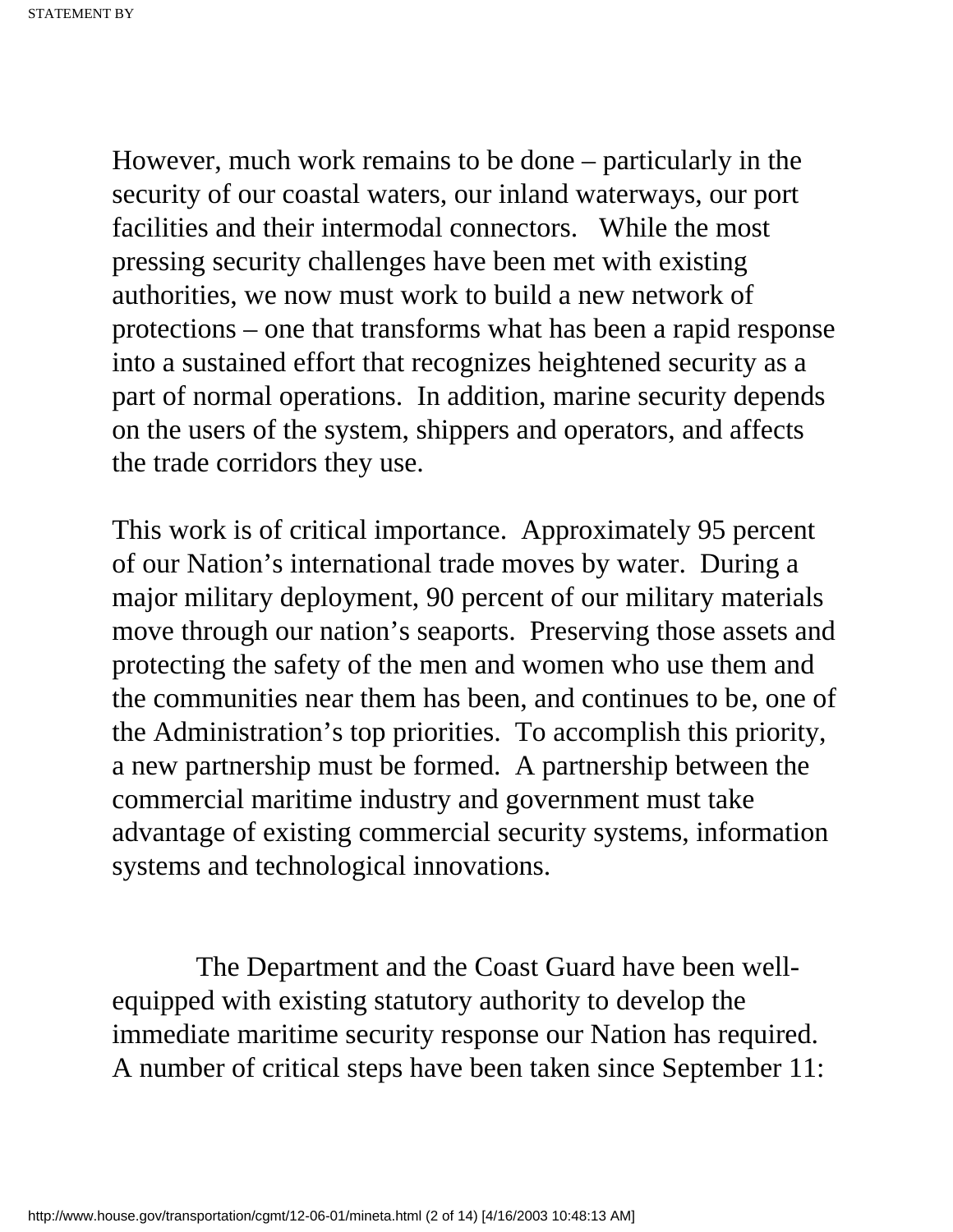- The Coast Guard has refocused resources to protect high consequence targets in the marine environment, including critical bridges, port facilities and other infrastructure.
- The Department has issued emergency regulations requiring 96-hour advance notices of arrival for ships arriving in U.S. ports, and we expect to make that regulation permanent by the summer of 2003.
- The Coast Guard Intelligence Coordination Center, working with the Office of Naval Intelligence, has been tracking inbound high-interest vessels and providing intelligence to operational commanders and interested agencies.
- The Coast Guard has deployed personnel as Sea Marshals to ensure positive control of vessels containing critical cargos and in sensitive areas.
- The Maritime Administration has been meeting with members of the maritime industry to examine and address security issues and make recommendations regarding legislation and policy changes.
- The Maritime Administration has heightened security at its Ready Reserve Force fleet sites and outport locations as well as activated one ship to assist in Operation Enduring Freedom.
- The Maritime Administration and the General Services Administration have been working with other maritime agencies on ways to utilize "smart card" technology throughout the maritime and related industries in order to accurately identify employees working in securitysensitive areas. The cards that they have developed will use bio-metric identification such as: facial, fingerprint or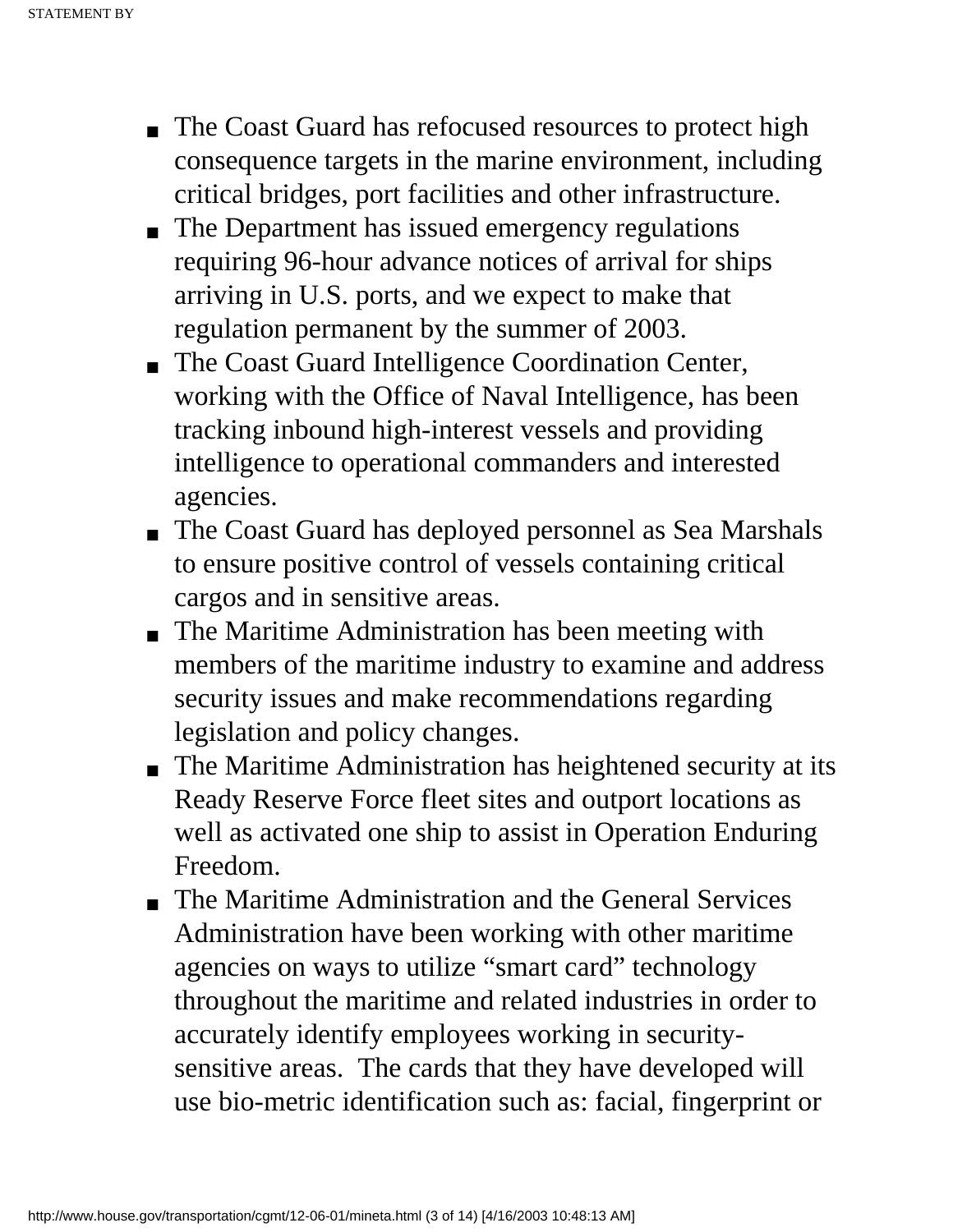iris.

■ The St. Lawrence Seaway Development Corporation has been working closely with its Canadian counterpart to heighten security on the St. Lawrence river and ensure the protection of ocean access to our Great Lakes ports.

 These steps have formed the core of our near-term response to the new maritime and port security environment, and have been based on current authority and existing resources.

However, I am glad to have the opportunity today to discuss the longer-term steps we hope to take as we build a new operational baseline for maritime and port security in America. I know that Admiral Loy will be able to expand on the efforts I will be describing today, and all of us at DOT are looking forward to working with the leadership and members of the House and the Senate in successfully building the new standard the nation requires.

 As you know, Mr. Chairman, shortly after September 11, I established two Rapid Response Teams to examine issues specifically relating to aviation security. Many of their recommendations have become part of the recently passed Aviation and Transportation Security Act of 2001.

In addition, I directed the creation of a National Infrastructure Security Committee (or NISC) as an internal working group at the Department of Transportation. The NISC's charge is to focus on intermodal security issues, to ensure coordination of the Department's security work across all the modes, and to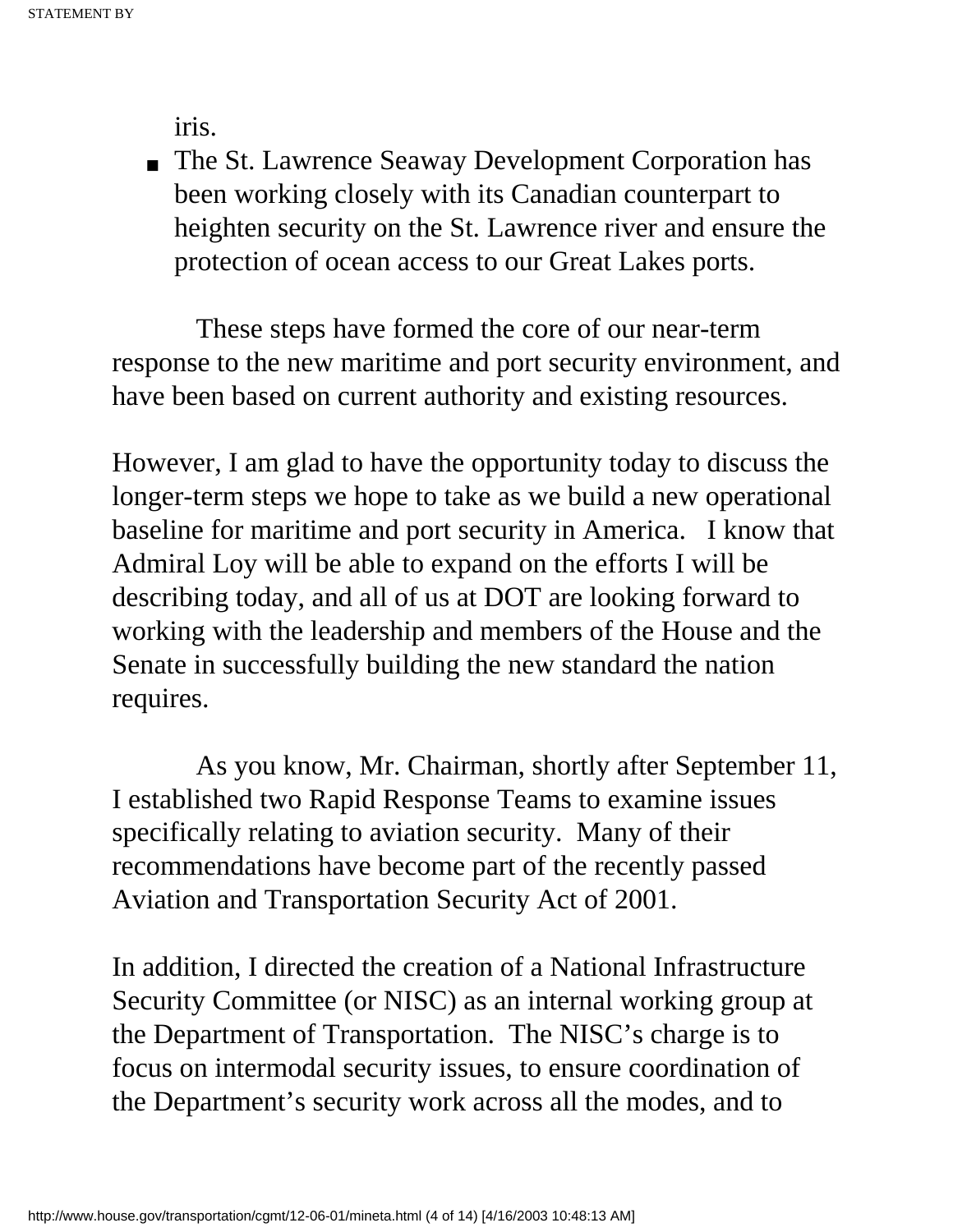develop responses to meet the challenges of the new security environment.

 Within the NISC, Direct Action Groups have been created to look at each of the modes of transportation, to meet with experts from business, labor and other stakeholders, and to make recommendations for action on legislative, regulatory and diplomatic initiatives. The Maritime Direct Action Group was formed in anticipation of your September 24 letter to me and, over the last two months, the M-DAG has been meeting with maritime industry stakeholders and examining pending legislative proposals.

 Much of that work is reflected in the Departmental views on S. 1214, "the Port, Maritime and Rail Security Act of 2001," introduced by Senator Hollings of South Carolina. We believe that many of the elements laid out in S. 1214 can be critically important tools in crafting a new paradigm in maritime and port security, and look forward to continuing to work with the leadership and Members of both bodies on this vital issue.

There are some key principles which we believe should underlie our national efforts to build a new baseline of operations for maritime security:

> § Our approach must be comprehensive, reaching both security at port facilities and in the marine environment. It must reach the security of physical assets and the security of maritime and port personnel and passengers.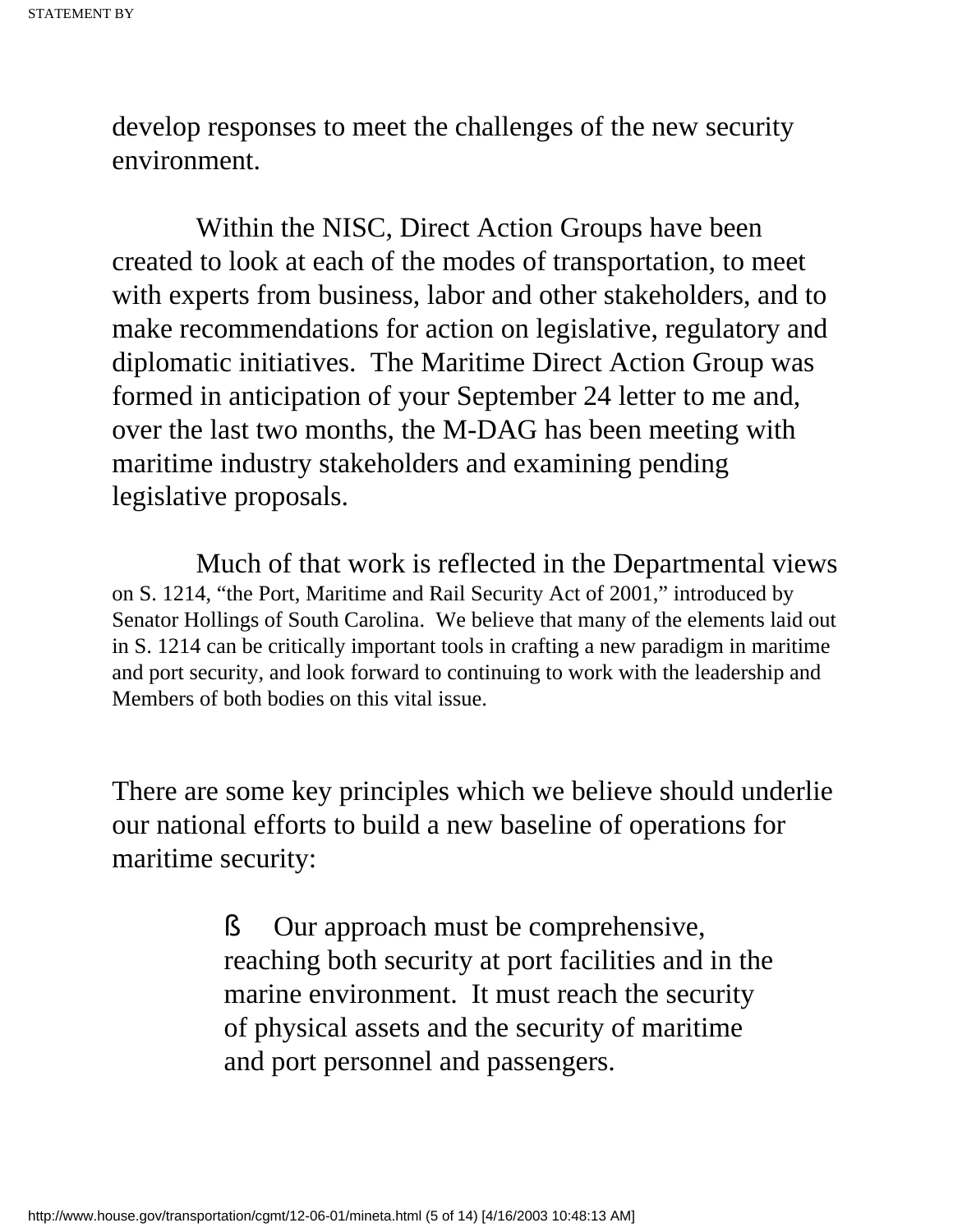§ Due to the widely diverse nature of the maritime system across the country, and the widely divergent nature of operations among ports, local planning and coordination with local and state authorities will be crucial.

§ Like any transportation network, the maritime transportation system is in a constant state of growth and change. The system we create must therefore be one that is capable of evolving over time, and where the expectation of that evolution is clearly established.

§ And, finally, the system must fully recognize the intermodal nature of marine transportation. Cargo that is unloaded from a ship today in a seaport will move quickly to other modes of transportation. There is no better example than the cargo container  $-$  a phenomenon that has been successful precisely because it is fundamentally intermodal – a cargo container arriving at a U.S. seaport today can be virtually anywhere in the heartland of America via truck and/or rail tomorrow. Accordingly, maritime security measures must be fully integrated with security measures being implemented in other modes of transportation.

The pieces of this puzzle that could be quickly implemented have been implemented under the Department's existing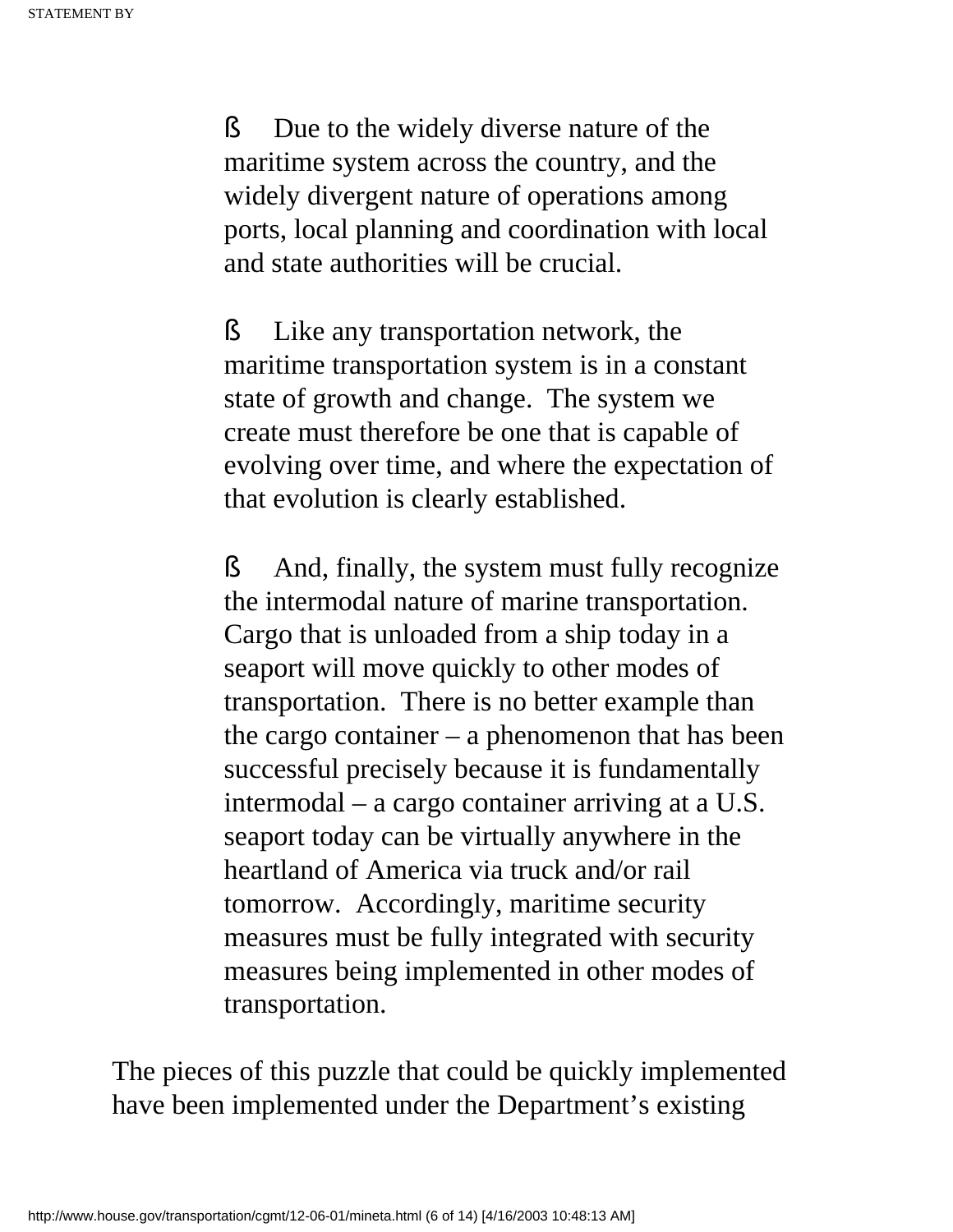authority. However, some longer-term tools for security planning and coordination will require new authorities. And, with the maritime transportation system playing such a critical role in our Nation's international trade, some responses to our new security challenges cannot be adopted unilaterally, but will only work if implemented in an international effort with our trading partners and the International Maritime Organization.

### **Integrated Planning**

Although it may not be readily apparent to those outside the maritime community, a focus exclusively on security at ports alone will not be enough. Security enhancements and improved security coordination at port facilities will be crucial, but the comprehensive approach we need must look beyond ports and port facilities and embrace the entire marine transportation system.

Most Americans, when asked about port security, will no doubt immediately think of large seaports through which more than 6 million containers enter the country each year. However, our security planning cannot afford to ignore smaller ports, ports of all sizes handling bulk cargoes, or the security of our coastal waters and inland waterways.

Security measures at these locations must be integrated and coordinated in order to close identified gaps and prevent new gaps from opening, and the Department must have enforcement authority to ensure compliance with the security plans that result from this process.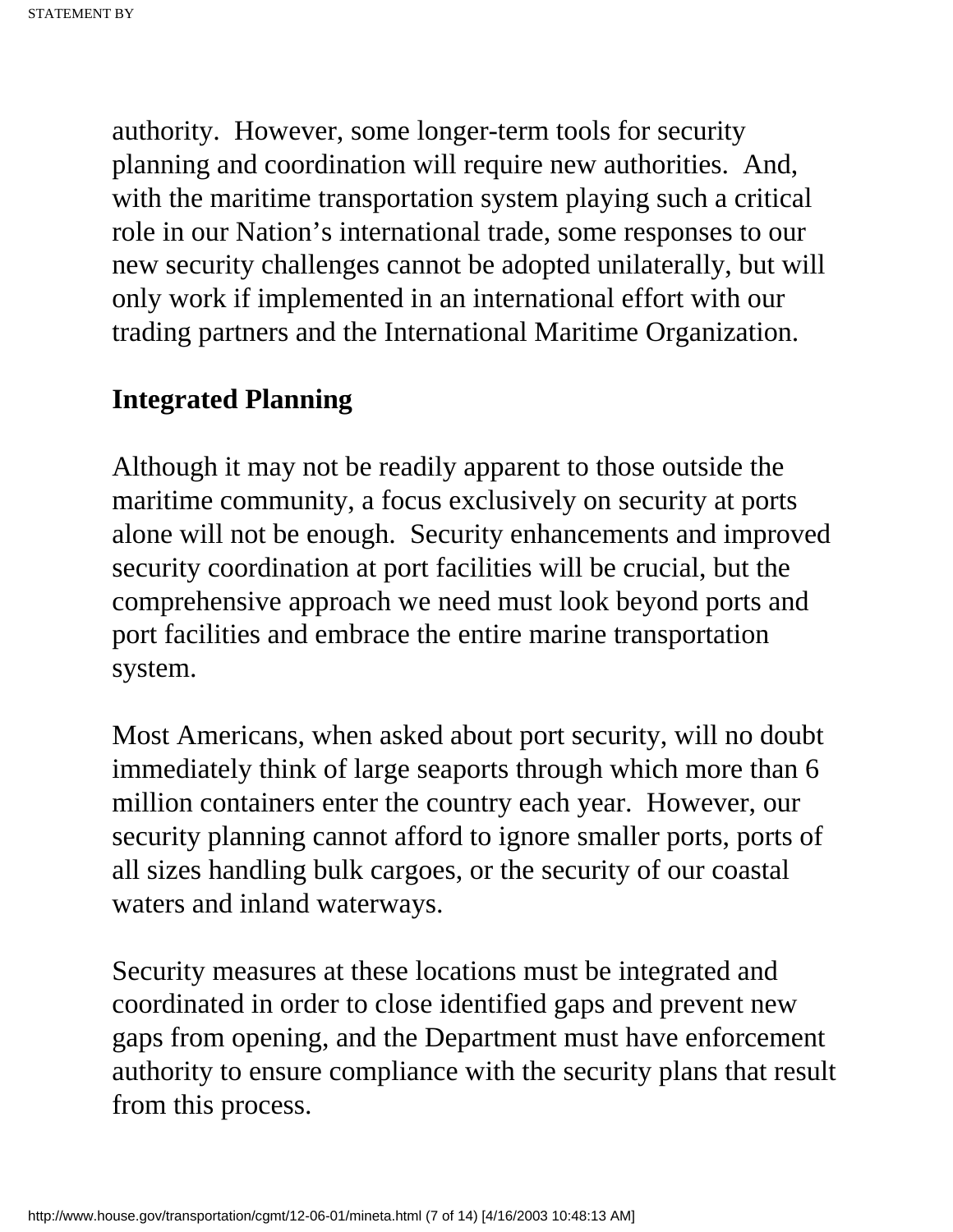The first step in this security planning process must be an inventory of existing security systems and current plans for security enhancements at the nation's waterfront facilities and onboard passenger and cargo vessels.

We propose to coordinate the collection of that information through the Coast Guard's Captains of the Port. The jurisdictions of the Captains of the Port reach across the Nation. The men and women who serve in that role have wellestablished relationships with the maritime stakeholders within their jurisdictions and a deep familiarity with the operations and activities in their geographic areas of responsibility.

Simultaneously, a National Maritime Security Advisory Committee would be established at the Department of Transportation to advise me, the new Under Secretary for Transportation Security, and the Commandant of the Coast Guard on guidelines to be used by regional Coast Guard commanders and local Coast Guard Captains of the Port in building maritime security plans within their jurisdictions.

Finally, based on reviews of local security plans and risk assessments conducted at ports of national and strategic significance, I will identify maritime facilities for which fullscale vulnerability assessments are required.

## **Local Planning and Coordination**

Based on the proposed statutory requirements, the Department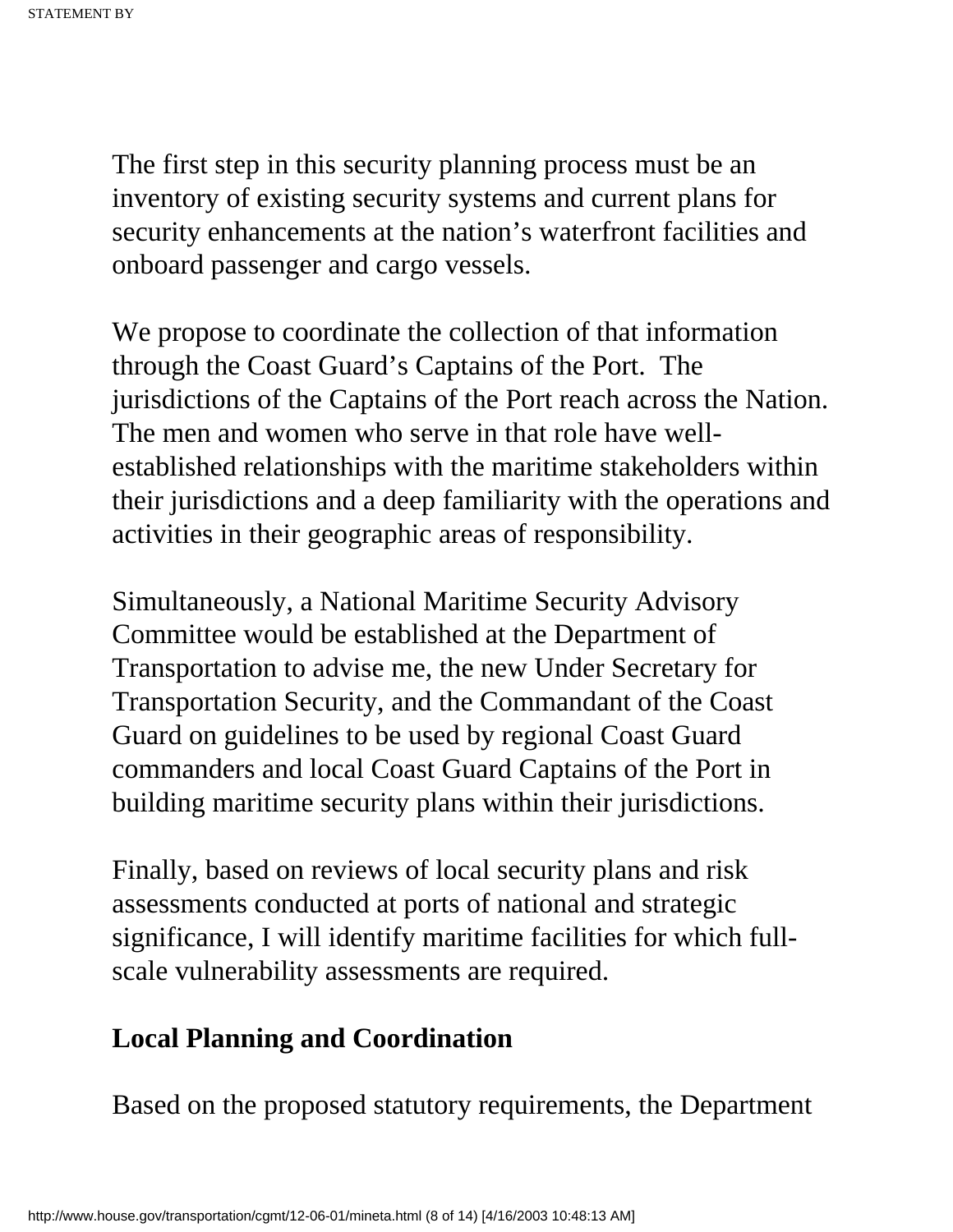will issue regulatory guidance for the development of local port security plans. However, how those guidelines play out from port to port will depend on the nature of the local facilities and the cargos that are handled through a given port. Given the diversity of port design and operations across the country, a strong component for local planning and coordination will be required.

To facilitate that process, Local Port Security Committees chaired by the Captain of the Port should be established. These local committees would include representation from local, state and federal law enforcement agencies, port authorities where those authorities exist, terminal owners and operators, organized labor, and others stakeholders.

The local committees would apply the national guidelines to their own local conditions, identifying areas of port operations which must be considered secure and access to which will be limited to individuals who pass background checks. Local committees would also be responsible for ensuring that security plans for multiple facilities at a port interface properly with one another, coordinating landside security planning with waterside security operations.

Local Port Security Committee members will, of necessity, have access to sensitive information during the course of their work and security clearances will be required for members.

In addition, we are proposing local committees play a role in any program for federal grant assistance for security upgrades at port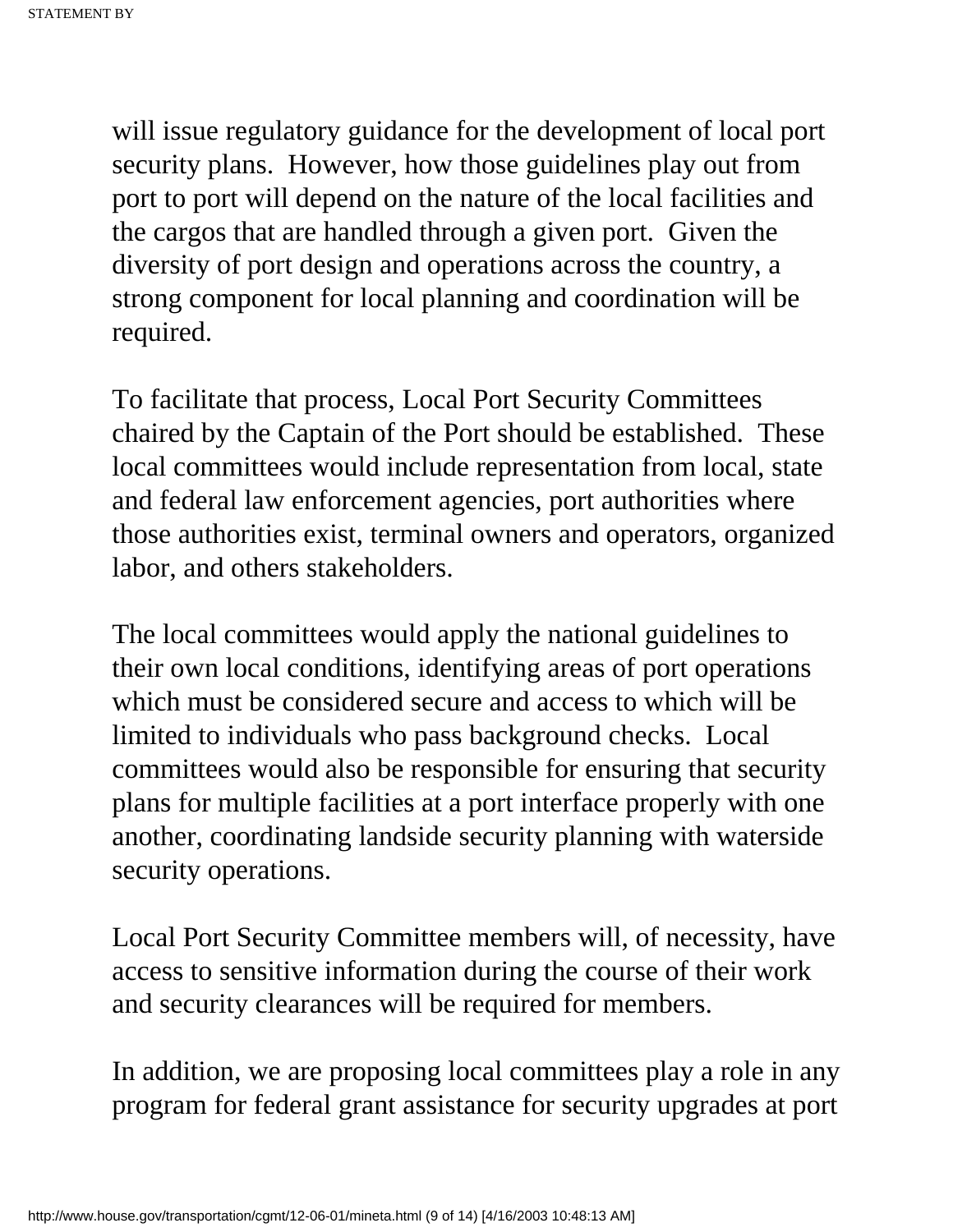facilities. We believe that eligibility for any such grants should be contingent on the local committee's certification that the project to be funded is necessary for compliance with the local port security plan.

 Finally, it is the role of the local committees to designate specific secure areas in ports as part of the local port security plan

### **Evolving Plans to Match Evolving Conditions**

 Each of the planning elements I have described – security inventories and the development of local security plans under guidance from the Department, the work of the National Maritime Security Committee, and the support provided by Local Port Security Committees – have the goal of building a system that continually reviews and refines its security protocols.

Security inventories will take a first look at existing systems, and local plans will be developed from that starting point. Input from the field will be reviewed by the National Maritime Security Committee and further national refinements made.

We strongly agree that local plans must be reviewed at least annually, and that security exercises should take place in the jurisdictions of all local committees at least once every three years. The results of these reviews and exercises will likewise be reviewed nationally as inputs for the next round of refinements to the national maritime security plan.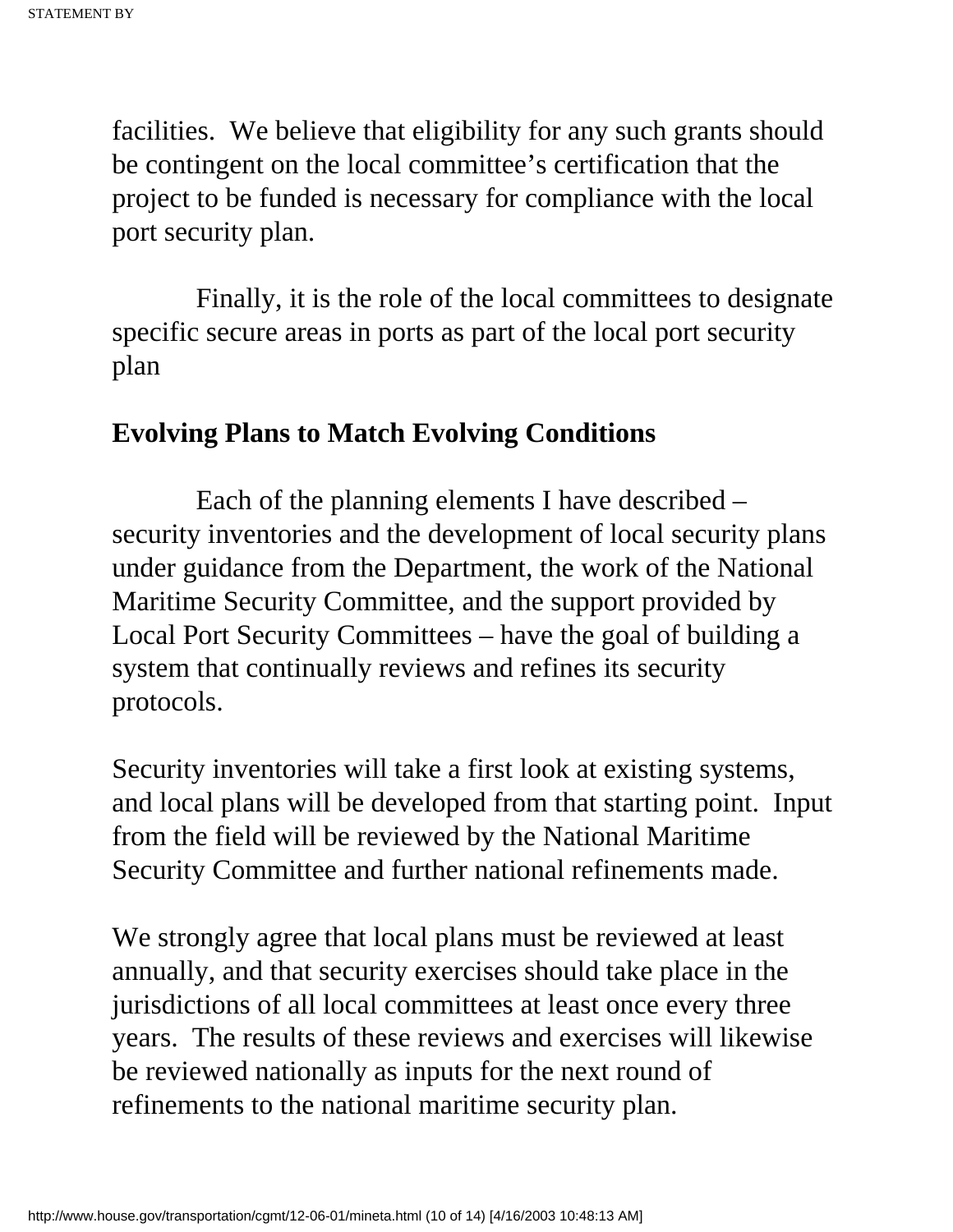## **Recognizing Maritime Transportation's Intermodal Foundation**

 As I mentioned, maritime transportation is an inherently intermodal process. Passengers travel via air to embark on cruise ships. Ferry passengers access surface transportation modes in traveling to and from water transit facilities. And cargo moves from ships and barges to trucks, rail and pipeline and vice versa throughout the transportation system.

 It is especially in this area of container cargo that much attention has been rightfully focused. Containerization has been a boon to international trade since its development in the 1950's. The ease of movement afforded by the ability of a container to be unloaded from a ship and quickly attached to a truck or rail car has made the container one of the most useful elements in the cargo transportation system.

 It has been estimated that more than 6 million containers enter the country via U.S. ports each year, representing more than 11 million twenty-foot container equivalent units (TEUs) of cargo. The overwhelming majority of container cargo is arriving in the U.S. as imported goods.

The U.S. Customs Service has the lead in setting standards for the information that is to be provided by shippers in order to receive customs clearance and for conducting inspections of incoming cargo. We are requesting that Customs be given enhanced authority to specify the nature of cargo information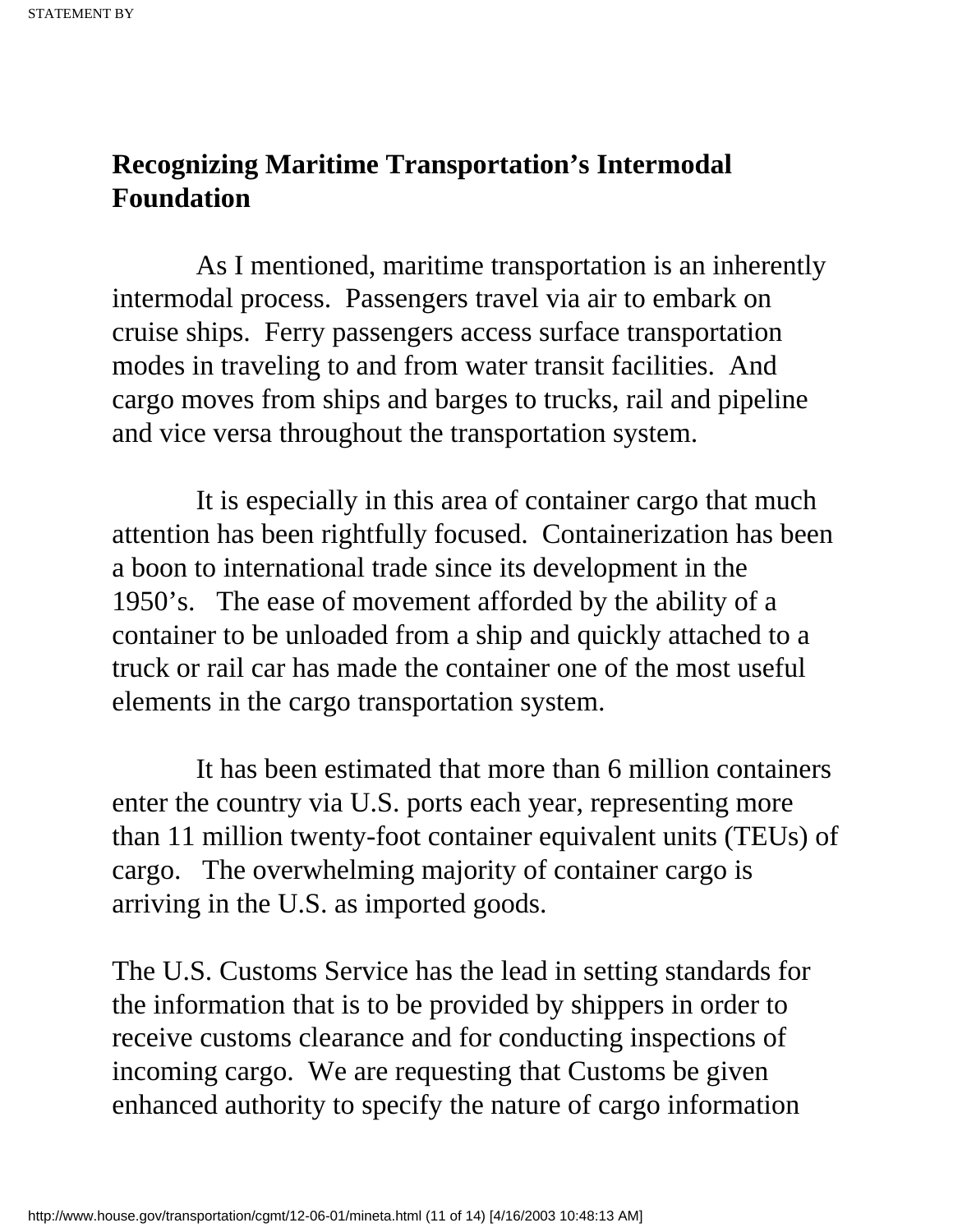they may require for clearing shipments or allowing their inbond transportation beyond the port of arrival.

DOT will continue to support Customs and our colleagues at the Department of the Treasury in carrying out that work, and we will continue to explore opportunities to make the cargo transportation system both more secure and more efficient.

To aid that goal, we are proposing that Secretary O'Neill, Secretary Evans and I establish a joint task force to work with the transportation industry to develop performance standards for the tracking of shipments, containers and contents. Such systems could serve the dual purposes of aiding the work of Customs in clearing and processing cargo shipments and of aiding shippers and carriers in efforts to more closely monitor their own cargo movements and to limit cargo theft and tampering.

In addition, we are proposing that Treasury and DOT work with the National Institutes of Standards and Technology at the Department of Commerce, and with the transportation industry, to develop enhanced performance standards for seals on cargo traveling in-bond and for locks to better secure containers during transport.

### **New Statutory Authorities**

 The Department and the Coast Guard have broad authority within the area of maritime transportation to set security and safety standards and to enforce them. However, we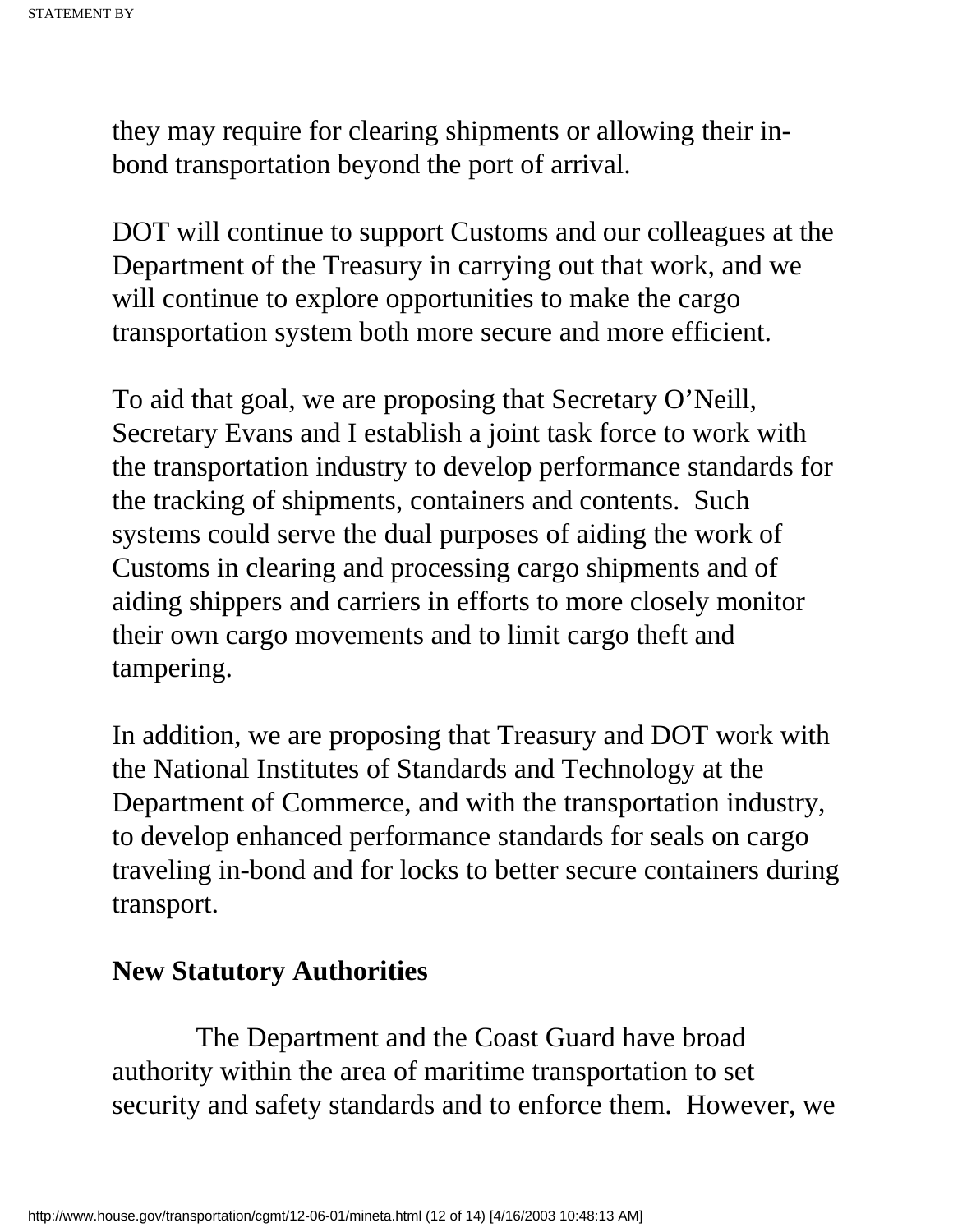are seeking new and enhanced authority to broaden safety and security operations, and to improve maritime security enforcement:

- We are proposing that the Secretary of Transportation be given expanded authority to conduct security assessments of foreign ports where necessary. The Department will also work with international organizations for the adoption of international standards for port security, similar to international airport standards promulgated by the International Civil Aviation Organization.
- In order to facilitate the Coast Guard's ability to monitor and manage arriving vessel traffic, we are proposing to extend the jurisdiction of the Magnusson Act from 3 miles to twelve.
- We are proposing that new Maritime Safety and Security Teams be established for rapid deployment to enhance port security operations in areas of heightened threat.
- We are proposing new criminal penalties, similar to those in place for aviation, for acts against vessels and maritime facilities. We also propose a new penalty for use of a dangerous weapon on all passenger vessels, similar to the penalty recently enacted in the USA Patriot Act for offenses involving a ferry or mass transit system.
- We propose to extend our authority to license and regulate deepwater oil ports to include natural gas facilities.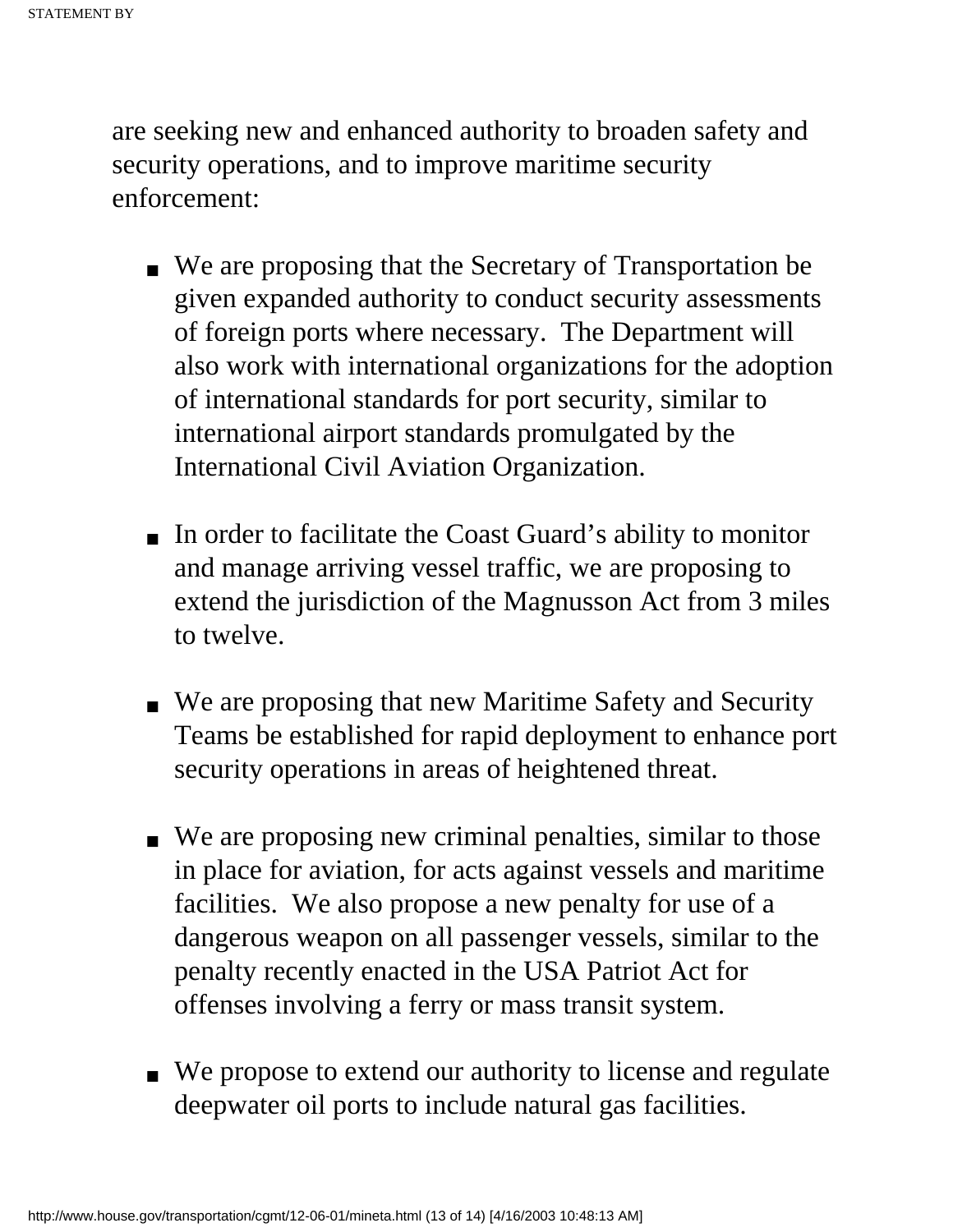■ We also propose criminal penalties for acts of maritime terrorism, such as placing destructive devices or harmful substances into our waters.

Mr. Chairman, as I indicated earlier, our response to the new maritime and port security threat environment can never reach the point of being "finished." The transportation networks that make up the marine transportation system are constantly evolving. The security threats and safety challenges we face in marine transportation are constantly evolving.

Our response to those challenges must be constantly evolving, as well. The proposals I have described will establish the foundation we need to build on the progress already made, and to build a process for that kind of continual refinement.

Our partnership with the leadership and Members of the Congress has always been a critical part of our work; it will be an even more vital part of our efforts to build the kind of secure, efficient and safe marine transportation system the American people deserve.

I look forward to working with all of you to reach that goal.

Thank you very much.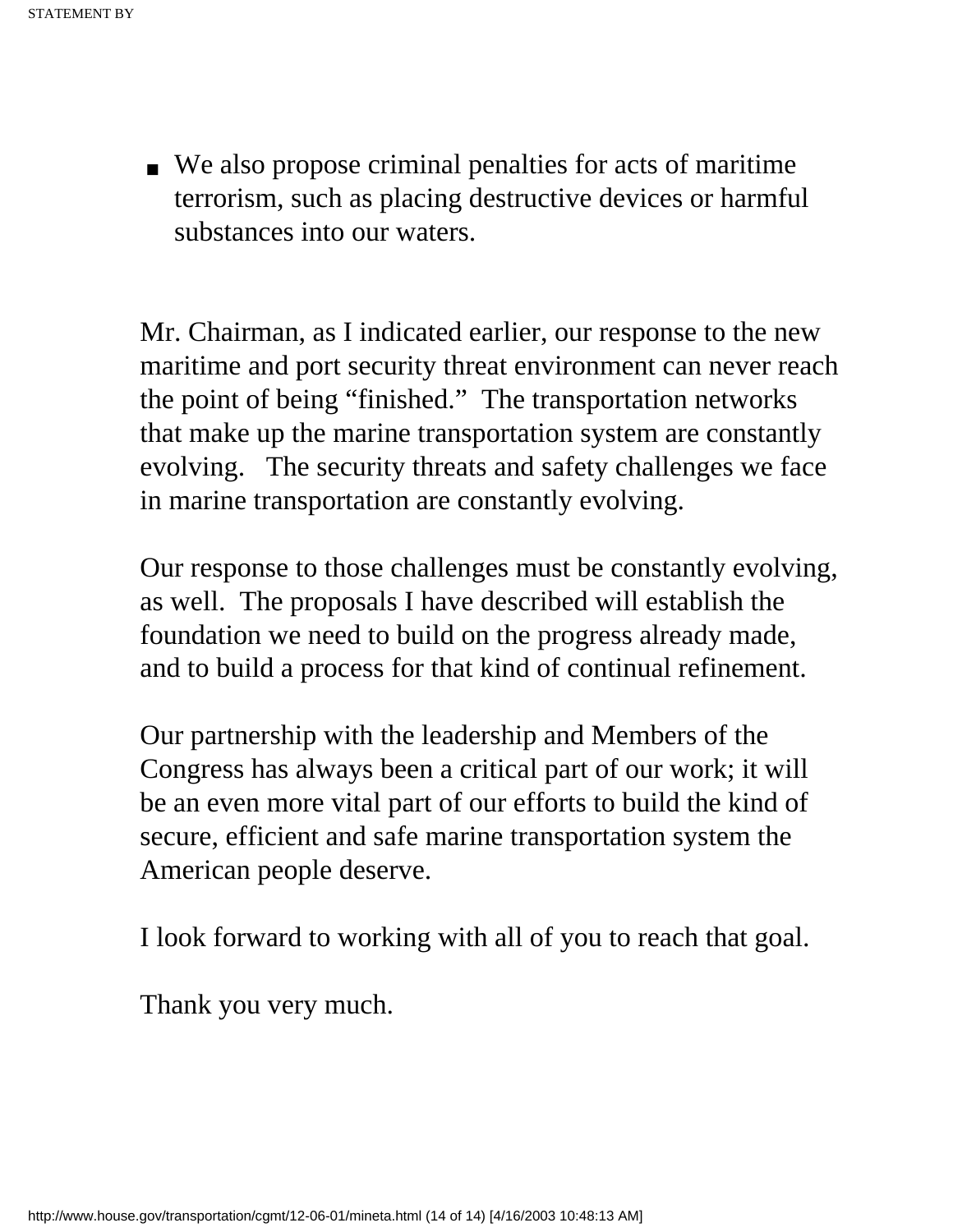# <span id="page-21-0"></span>DEPARTMENT OF TRANSPORTATION UNITED STATES COAST GUARD STATEMENT OF ADMIRAL JAMES M. LOY ON PORT AND MARITIME SECURITY STRATEGY BEFORE THE SUBCOMMITTEE ON THE COAST GUARD AND MARITIME TRANSPORTATION UNITED STATES HOUSE OF REPRESENTATIVES DECEMBER 6, 2001

Good morning, Mr. Chairman and distinguished members of the Committee. As Commandant of the U.S. Coast Guard, I want to thank you for the opportunity to appear before you today to discuss Port Security and the Coast Guard's security strategy before and after the tragic events of September 11th.

As a multi-mission, maritime, military service within the Department of Transportation, the Coast Guard is a leader in America's maritime security and will take a leadership role in coordinating a multi-agency, private sector and international effort to prevent terrorism. We are uniquely positioned because of our broad civil authorities as a law enforcement agency, our military character, and our ability to surge operations quickly to meet new threats to our nation.

The Coast Guard's homeland security efforts prior to September 11th were directed towards executing and enhancing maritime safety and security, environmental protection, and homeland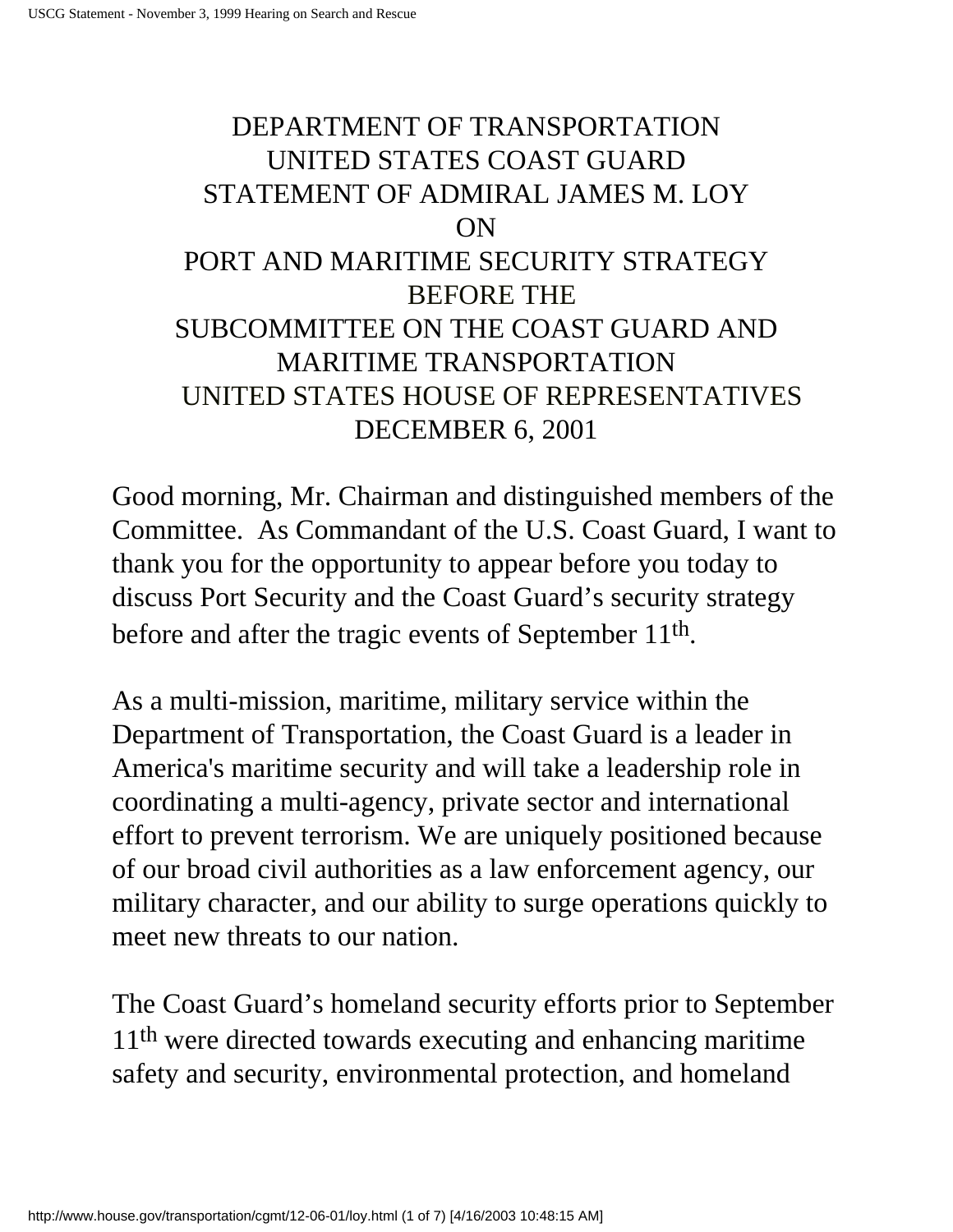defense in addition to our other normal peacetime missions. Coast Guard Captains of the Port in strategic U.S. ports chaired Port Readiness Committees and led operations to protect major force deployments under national defense contingency plans. The Coast Guard worked closely with the Department of the Navy to address domestic force protection for naval assets. We were also positioning ourselves to be prepared for the future by developing a methodology to conduct initial domestic Port Vulnerability Assessments to identify critical infrastructure and high-risk activities in our ports, to target our limited resources against the greatest threats. We encouraged the formation of additional local Port Security Committees to help in the security planning in ports and actively promoted the concept of Maritime Domain Awareness in cooperation with members of the National Security Council. Additionally, we have been working on the establishment of domestic active-duty Maritime Safety and Security Teams that will possess specialized law enforcement and force protection capabilities to meet emerging port security requirements in normal and heightened threat conditions.

When the events of September 11, 2001 occurred, we found ourselves under attack by an enemy lacking a face and a conscience directed not at a government or military, but against innocent people who simply cherished and protected American freedom. The reality of the assault immediately impacted many U.S. Coast Guard men and women at units deployed throughout the service. Yet, despite the obvious presence of the unseen enemy, the Coast Guard engaged in a massive response effort to protect our ports and marine transportation infrastructure. We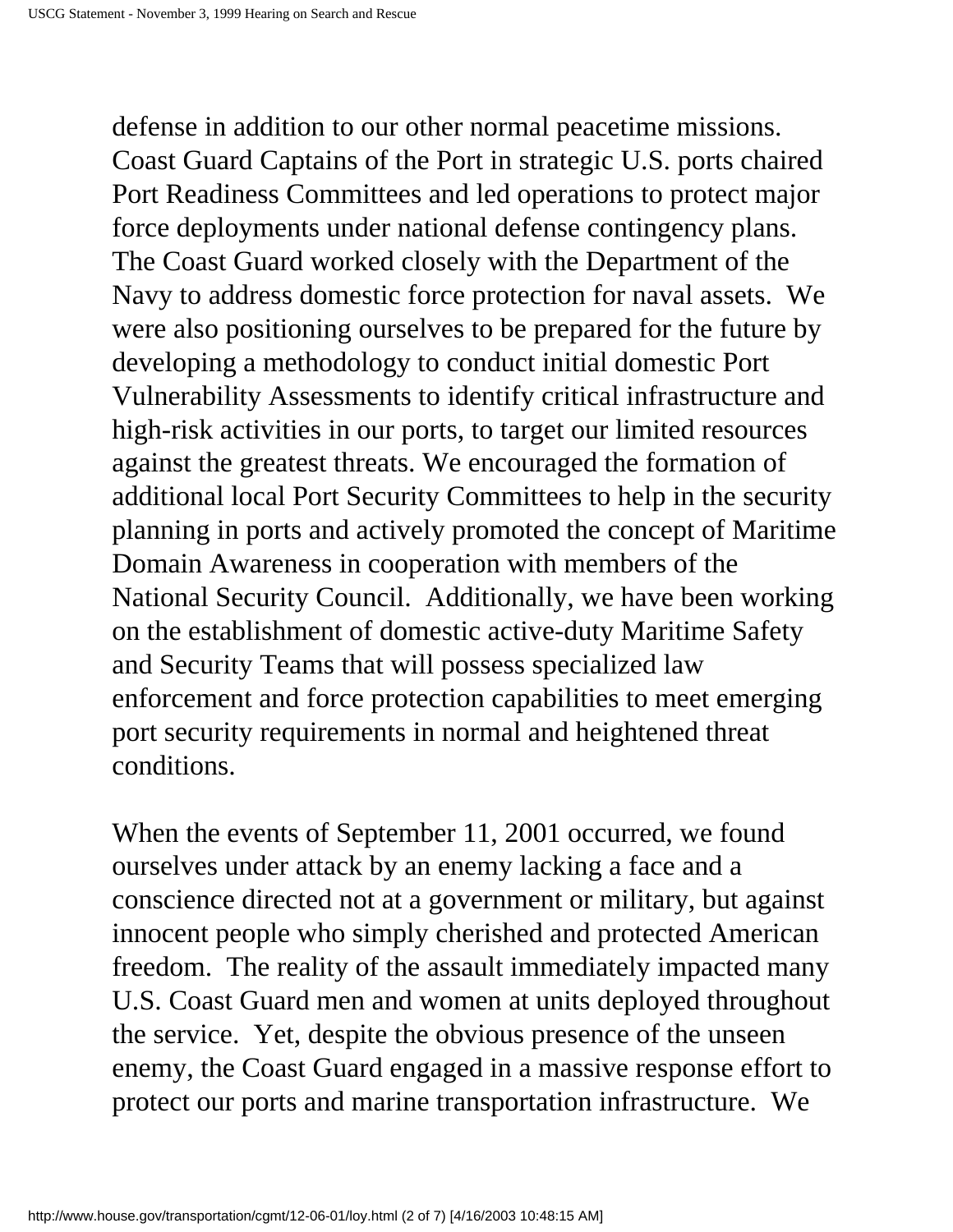also immediately escalated our force protection condition to protect our own people and facilities.

In consultation with the Secretary of Transportation, I immediately ordered my operational commanders to control all of our nation's major ports. Since the attack, over 55 cutters, 42 aircraft and hundreds of small boats have been underway aggressively patrolling domestic ports and coastlines. Diverted from other essential missions, these assets helped in our attempts to achieve Maritime Domain Awareness in ports and coastal regions, and provided an offshore security presence to control shipping in the approaches to several strategic ports. In addition, highly trained Port Security Units, staffed predominately by Coast Guard reservists, were deployed to four critical domestic ports to augment security forces. Currently, over 2200 Selected Coast Guard Reservists are augmenting regular forces to assist with the considerable increase in operational tempo associated with the demands of protecting critical port infrastructure, enforcing security zones, providing marshals on high interest vessels, and performing security inspections.

We identified high interest vessels and prioritized critical infrastructure so that our limited resources could be applied in an efficient manner. Crew and passenger lists were obtained along with Advanced Notice of Vessel Arrival information for commercial vessels arriving from foreign ports, so that we could screen them to identify potential terrorists attempting to enter the country. We issued an emergency temporary regulation changing the advance notice requirement from 24 to 96 hours, to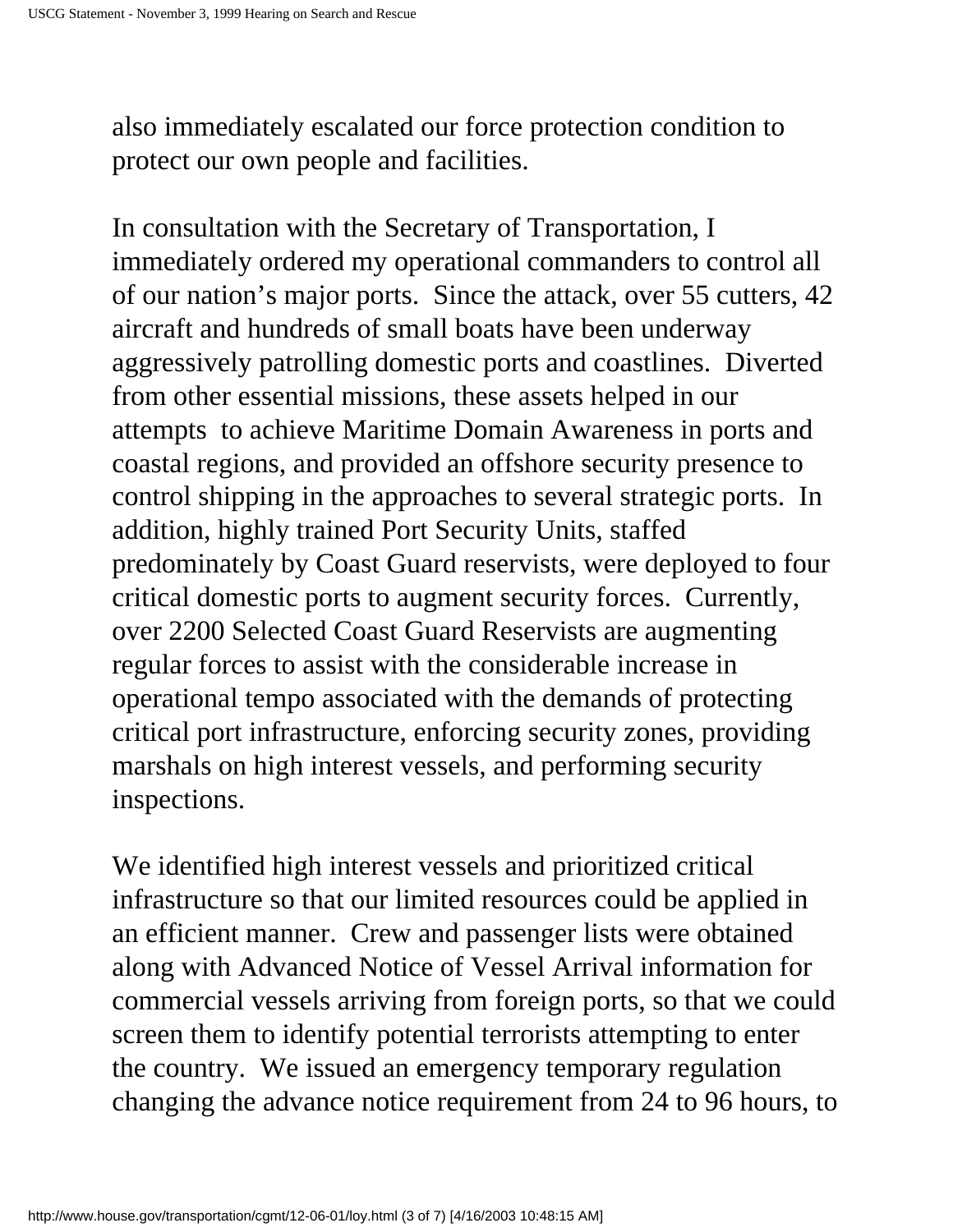give analysts more time to complete their work. The unique nature of the Coast Guard, as an agile emergency responseoriented organization allowed us to immediately increase our security posture, using existing active duty, reserve, civilian, and auxiliary personnel; and existing shore units, ships, boats and aircraft. However, this posture is not sustainable…nor is it an efficient and effective use of resources. Our people are working long hours, other important missions are being curtailed and over 25% of our total Reserve population are on active duty. I am working with my operational commanders to determine ways to sustain this high tempo of operations and the Administration to obtain the resources required to support an enhanced level of Port Security and Safety.

Our challenge for the future is to determine what the new normalcy represents in terms of mission requirements and the associated operational activity, while also ensuring that the Coast Guard is able to provide forces to meet its military service responsibilities for supporting the war against terrorism both at home and abroad. This is an immense challenge since our Exclusive Economic Zone encompasses 95,000 miles of open shoreline, 361 ports and nearly 3.5 million square miles of ocean. A key consideration is the U.S. Marine Transportation System. This system of ports, waterways, intermodal connections, vessels and vehicles moves 95% of the nation's oversea trade and 90% of our war fighting materials during a major military contingency. Maritime industries contribute \$742 billion annually to the U.S. GDP. Over 7,500 foreign flag vessels make more than 51,000 port calls bringing some 200,000 foreign mariners to U.S. ports yearly. The cruise ship industry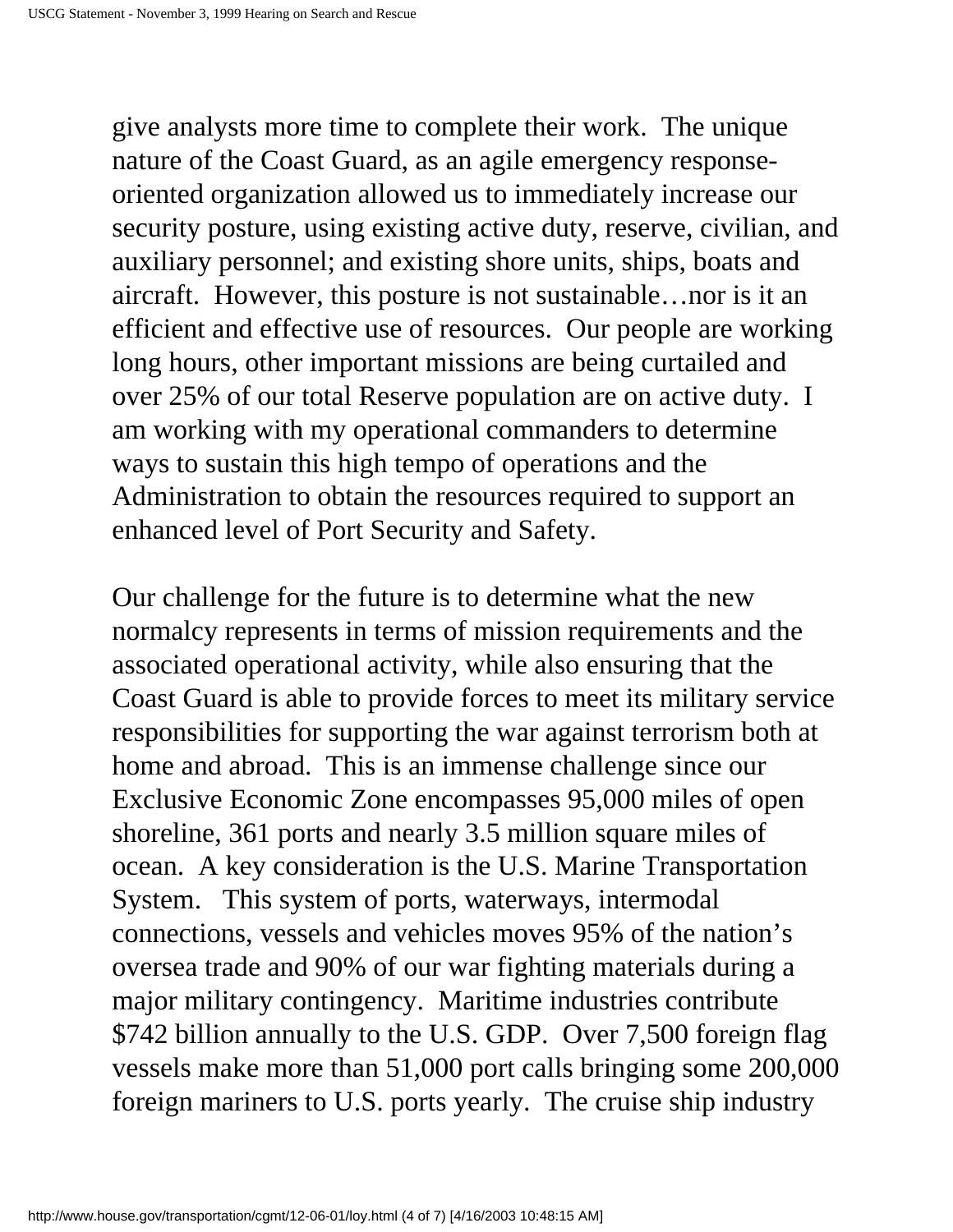carries more than 6.5 million Americans annually on passenger vessels. Six million loaded containers, 156 million tons of hazardous material and nearly one billion tons of petroleum products enter our ports each year. The vulnerability of the Marine Transportation System makes it an attractive target to terrorists for both mass disruption and mass destruction. The security environment must allow for the differentiation between the movements of lawful and unlawful activities without unreasonably disrupting the free flow of commerce or movement of war fighting materials to overseas theaters. The United States Coast Guard will continue to maintain the viability and integrity of the Marine Transportation System (MTS). However, the intermodal aspect of the MTS requires the Department and its agencies with a stake in MTS, to take a unified approach in addressing the expansive security requirements nation wide. The importance of a cooperative One DOT effort can not be overstated and has become a focal point for all transportation security since the attacks of September 11<sup>th</sup>. Through this interagency collaboration and extensive partnering with public, private, domestic and international entities, tremendous steps have been taken to address the strategic gaps between the current and desired level of protection for our nation's ports and waterways. Increased vigilance in the ports includes continued engagement with the private sector, which has the primary responsibility for security and safety at their waterfront facilities and vessels, to present a unified and coordinated security posture. Equally important is partnering efforts with the international community. At the recent International Maritime Organization meeting, the Coast Guard proposed the development of concrete actions that will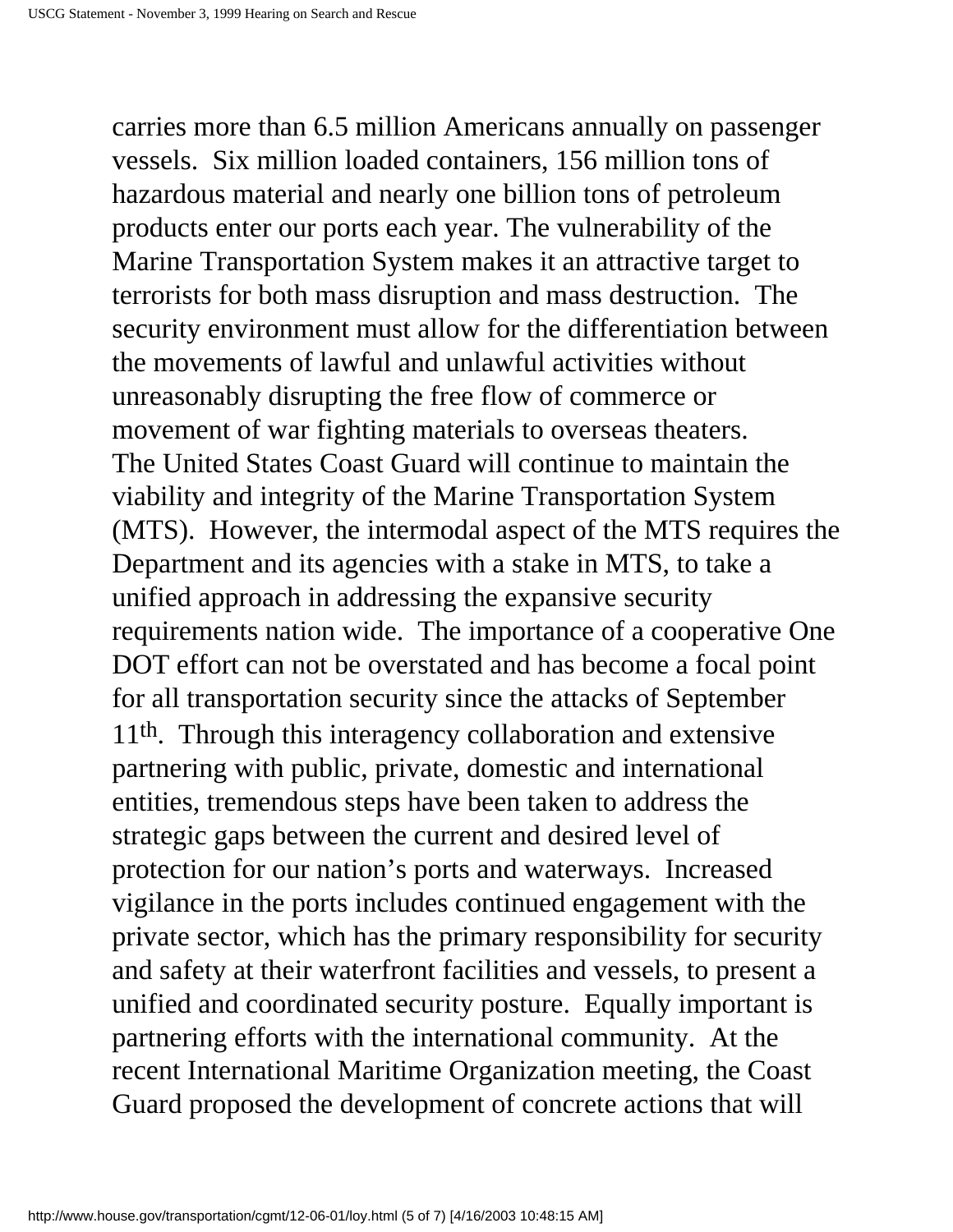enhance maritime security worldwide, thus extending our vision outward and intercepting threats before they reach our homeland.

While effective homeland security is built upon the principles of awareness, prevention, response, and consequence management, the primary objectives are awareness and prevention. Awareness helps focus resources and provides efficiency to prevention. Prevention places a premium on awareness, detecting, identifying, and tracking threats to our homeland security. However, once terrorists or the means of terrorism are on the move towards or within the United States, the nation must have the means to detect and intercept them before they reach our borders and our transportation system. While there are no guarantees, there is good reason to believe that we can improve our national ability to detect potential threats in or to transportation through effective use of information that is, to a great extent, already available. Thus armed, border control agencies will be better able to intercept unwanted terrorists before reaching the United States. This idea of exploiting available information to separate the good from the bad, and then stop the bad is the heart of the Coast Guard developed Maritime Domain Awareness concept and overall Maritime Homeland Security Strategy.

The goals of the Coast Guard's Maritime Homeland Security Strategy will be to:

- Instill public confidence in the security of the ports, waterways, and maritime borders.
- Build Maritime Domain Awareness.